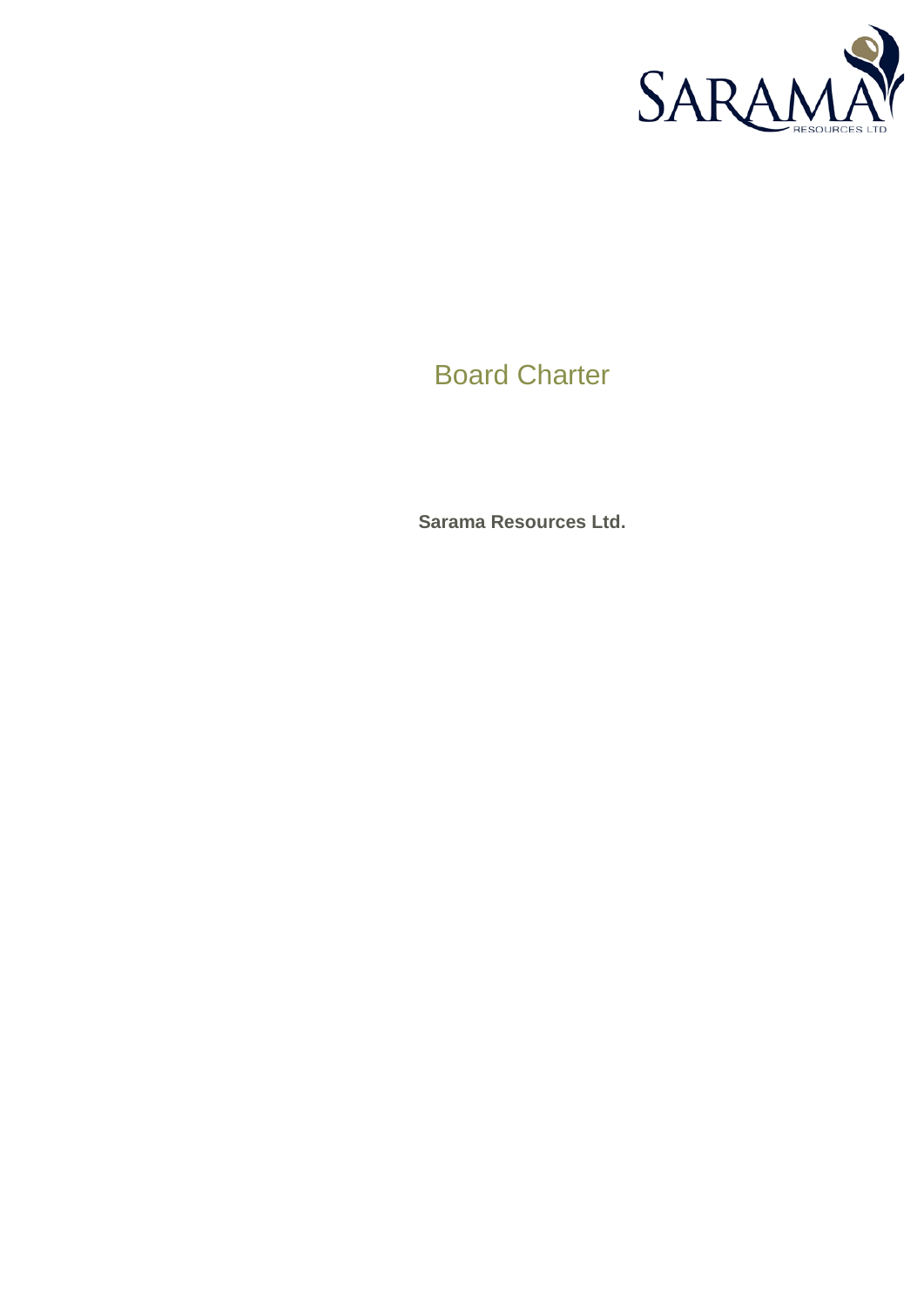# Table of contents

| <b>Board Charter</b><br><b>Part A - Defining Governance Roles</b> |                                                      |                                                     |    |    |
|-------------------------------------------------------------------|------------------------------------------------------|-----------------------------------------------------|----|----|
|                                                                   |                                                      |                                                     |    |    |
| 2.                                                                |                                                      |                                                     |    |    |
|                                                                   | 2.1                                                  | <b>Number of Directors</b>                          |    | 5  |
|                                                                   | 2.2                                                  | <b>Appointment of Directors</b>                     |    | 6  |
|                                                                   | 2.3                                                  | Skills required on the Board                        |    | 6  |
|                                                                   | 2.4                                                  | <b>Undertaking by Directors</b>                     |    | 7  |
|                                                                   | 2.5                                                  | Vacation of office                                  |    | 7  |
| 3.                                                                | The role of individual Directors                     |                                                     |    | 7  |
|                                                                   | 3.2                                                  | Directors' code of conduct                          |    | 7  |
|                                                                   | 3.3                                                  | Expectations of Directors in Board process          |    | 9  |
|                                                                   | 3.4                                                  | Conflict of interest and related party transactions |    | 10 |
|                                                                   | 3.5                                                  | Emergency contact procedures                        |    | 10 |
| 4.                                                                | The role of the Chair                                |                                                     |    | 10 |
|                                                                   | 4.1                                                  | Inside the boardroom                                |    | 10 |
|                                                                   | 4.2                                                  | Outside the boardroom                               |    | 11 |
| 5.                                                                | The role of the Company Secretary                    |                                                     | 12 |    |
| 6.                                                                | The role of the MD/CEO                               |                                                     | 13 |    |
|                                                                   |                                                      | Part B - Board processes                            |    | 0  |
| 1.                                                                | <b>Board meetings</b>                                |                                                     |    | 0  |
|                                                                   | 1.3                                                  | Meeting frequency                                   |    | 0  |
|                                                                   | 1.4                                                  | Meeting time and location                           |    | 0  |
|                                                                   | 1.5                                                  | Meeting language                                    |    | 0  |
|                                                                   | 1.6<br>Meeting cycle<br>Error! Bookmark not defined. |                                                     |    |    |
|                                                                   | 1.7                                                  | Conduct of meeting                                  |    | 0  |
|                                                                   | 1.8                                                  | Quorum and voting at meetings                       |    | 1  |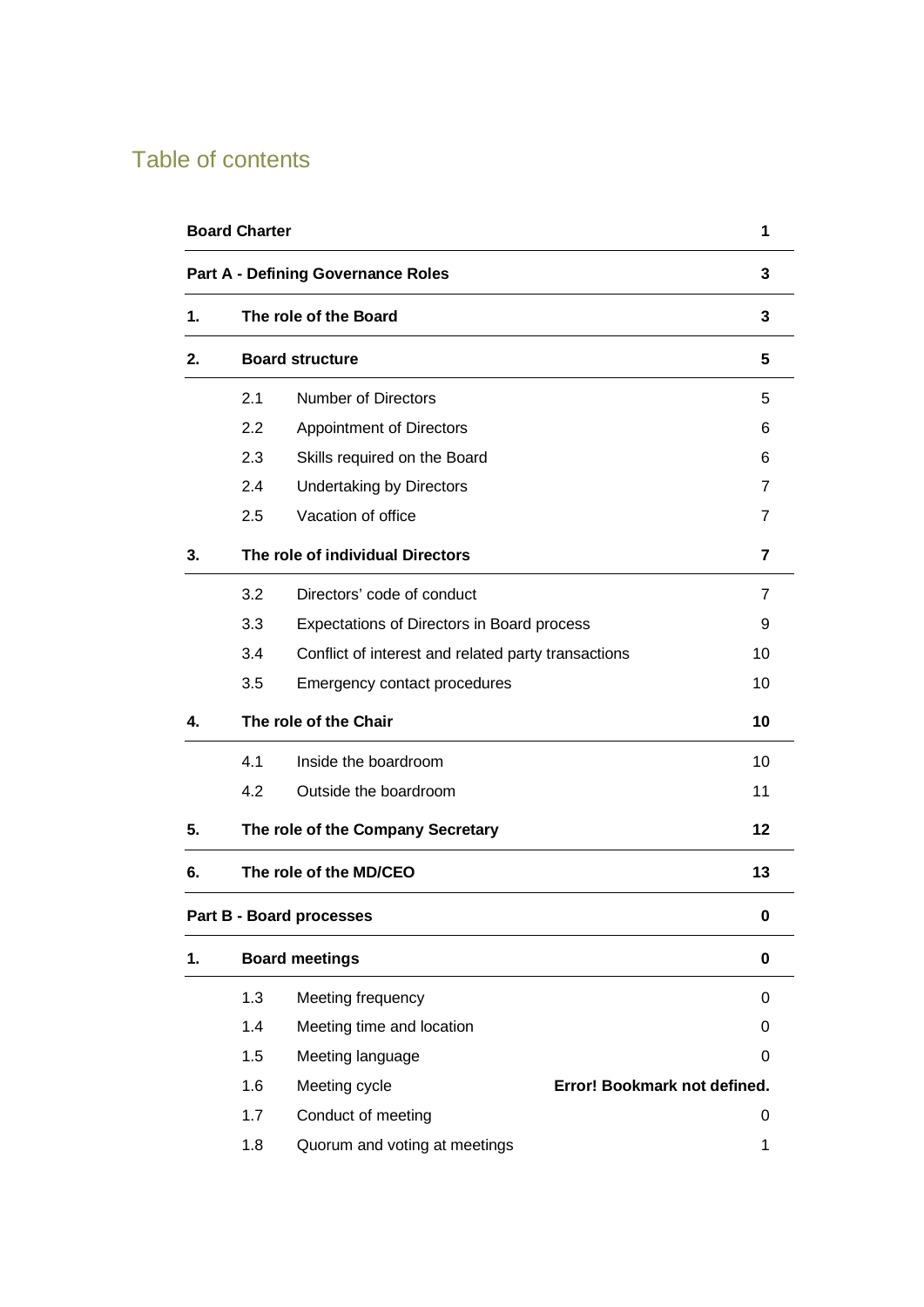|                                     | 1.9                               | <b>Written Resolutions</b>                                      | 1                       |  |  |
|-------------------------------------|-----------------------------------|-----------------------------------------------------------------|-------------------------|--|--|
| 2.                                  |                                   | <b>Board meeting agenda</b>                                     | 1                       |  |  |
|                                     | 2.1                               | Agenda content                                                  | 1                       |  |  |
|                                     | 2.2                               | Agenda preparation                                              | 1                       |  |  |
| 3.                                  |                                   | <b>Board papers</b>                                             | 1                       |  |  |
|                                     | 3.1                               | Preparation and circulation of Board papers                     | 1                       |  |  |
|                                     | 3.2                               | Retention of Board papers                                       | 2                       |  |  |
| 4.                                  |                                   | <b>Board minutes</b>                                            | $\mathbf{2}$            |  |  |
| 5.                                  |                                   | <b>Board calendar</b>                                           | $\mathbf{2}$            |  |  |
| 6.                                  |                                   | <b>Committees</b>                                               | $\mathbf{2}$            |  |  |
| <b>PART C - KEY BOARD FUNCTIONS</b> |                                   |                                                                 |                         |  |  |
| $\mathbf 1$ .                       |                                   | The Board and strategy                                          | 0                       |  |  |
| 2.                                  | <b>Contacts and advisory role</b> |                                                                 | $\bf{0}$                |  |  |
|                                     | 2.1                               | MD/CEO Advisory role                                            | 0                       |  |  |
|                                     | 2.2                               | Protocol for interaction with internal and external parties     | 0                       |  |  |
|                                     | 2.3                               | Hospitality and gifts                                           | 1                       |  |  |
| 3.                                  |                                   | <b>Monitoring</b>                                               | $\mathbf{2}$            |  |  |
| 4.                                  |                                   | <b>Risk and compliance management</b>                           | $\mathbf{2}$            |  |  |
| 5.                                  |                                   | <b>Delegation of authority</b>                                  | 3                       |  |  |
|                                     | 5.1                               | General delegations                                             | 3                       |  |  |
|                                     | 5.2                               | Decisions requiring Board approval Error! Bookmark not defined. |                         |  |  |
|                                     |                                   | <b>PART D - CONTINUING IMPROVEMENT</b>                          | 4                       |  |  |
| 1.                                  |                                   | <b>Director protection</b>                                      | $\overline{\mathbf{4}}$ |  |  |
|                                     | 1.1                               | Information seeking protocol                                    | 4                       |  |  |
|                                     | 1.2                               | Access to professional advice                                   | 4                       |  |  |
|                                     | 1.3                               | Access to Board papers                                          | 4                       |  |  |
|                                     | 1.4                               | Insurance                                                       | 4                       |  |  |
| 2.                                  |                                   | <b>Board and Senior Executive evaluation</b>                    | 5                       |  |  |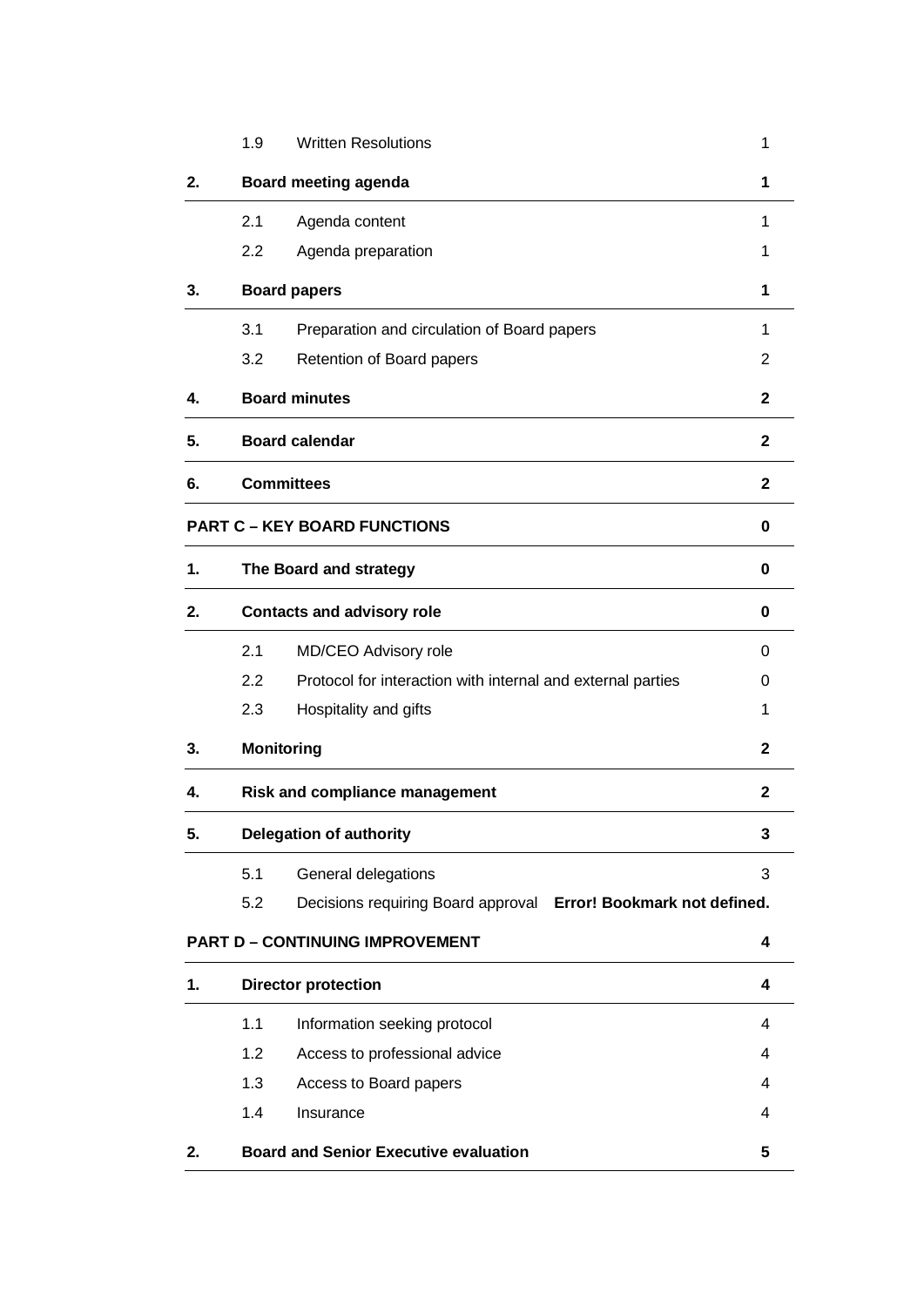| 5. | <b>Director development</b> |                                            | 8              |
|----|-----------------------------|--------------------------------------------|----------------|
|    | 4.6                         | Written Agreement                          | 8              |
|    | 4.5                         | Superannuation benefits                    | 7              |
|    | 4.4                         | Equity-based remuneration                  | 7              |
|    | 4.3                         | Performance-based bonus                    | 7              |
|    | 4.2                         | <b>Fixed remuneration</b>                  | $\overline{7}$ |
|    | 4.1                         | Composition                                | $\overline{7}$ |
| 4. |                             | <b>Non-Executive Director remuneration</b> | 7              |
|    | 3.5                         | Termination and other benefits             | 6              |
|    | 3.4                         | Equity-based remuneration                  | 6              |
|    | 3.3                         | Performance-based remuneration             | 6              |
|    | 3.2                         | <b>Fixed remuneration</b>                  | 6              |
|    | 3.1                         | Composition                                | 6              |
| 3. |                             | <b>Executive Director remuneration</b>     | 6              |
|    | 2.4                         | <b>Senior Executive evaluations</b>        | 5              |
|    | 2.3                         | <b>Board Committee evaluations</b>         | 5              |
|    | 2.2                         | Board and Director evaluations             | 5              |
|    | 2.1                         | <b>Evaluation process</b>                  | 5              |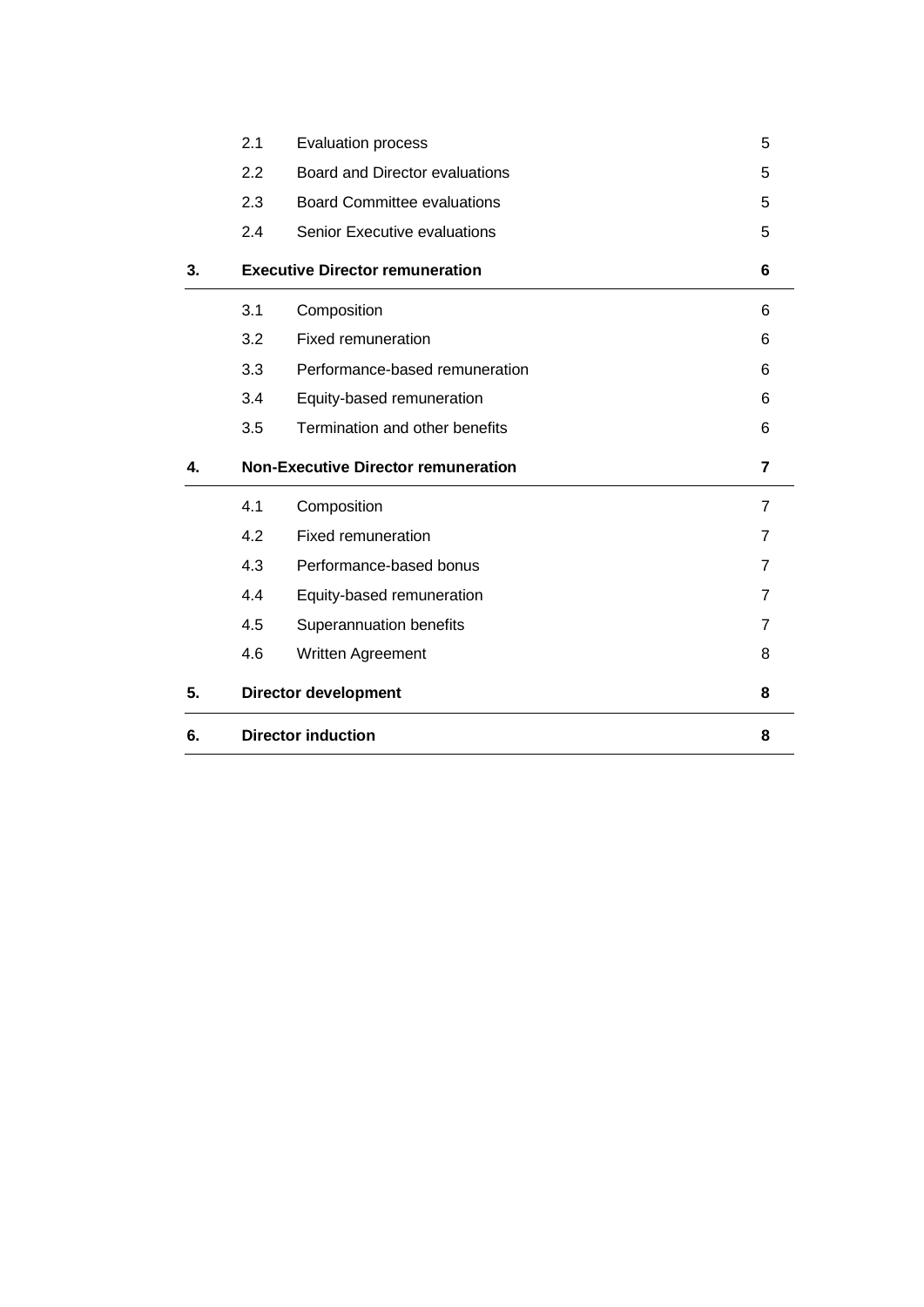# <span id="page-4-0"></span>Board Charter

## Introduction

The Board of Sarama Resources Ltd. (**Company**) (**Board**) has the ultimate responsibility to its shareholders for the strategy and performance of the Company in general. The Board is dedicated to fulfilling these duties in a lawful and professional manner, and with the utmost integrity and objectivity. As such, the Board actively pursues best practice governance processes.

Good governance policies and processes are critical for ensuring that the Company is governed in the best interests of the Company as a whole. With this point in mind, the Board has decided to articulate and formalise the corporate governance framework within which the Company operates.

This document outlines the Company's corporate governance policy in the form of a Board Charter, which is a written policy document that defines the respective roles, responsibilities and authorities of the Board, both individually and collectively, and of management in setting the direction, management and the control of the organisation. As such, it establishes the guidelines within which the Directors and officers are to operate as they carry out their respective roles. It does not in any way constitute legal advice or act as a substitute for legal advice.

The Board is cognisant of the Company's current size, nature and scale of activities and that it currently may not comply with all of the Corporate Governance Principles and Recommendations (4th Edition) published by the ASX Corporate Governance Council. However, the Company will state in its annual report to shareholders its current position on these matters and a regular review will be undertaken to assess the applicability of the current procedures.

The purpose of this Board Charter is to document the policies upon which the Board has decided to meet its legal and other responsibilities.

The Company's Board Charter has four major sections:

- (a) Part A Defining Governance Roles;
- (b) Part B Board Processes;
- (c) Part C Key Board Functions; and
- (d) Part D Continuing Improvement.

While it is acknowledged that good governance is an important component of a successful company, it is also recognised that it is contingent upon the context in which it is practiced. Therefore, corporate governance needs to be a dynamic process. This Charter will need to be regularly reviewed and updated to reflect changes in the legal framework within which the Company operates, and amendments and developments in Board policies and procedures. It is the responsibility of the Company Secretary to ensure that the Board is consulted regarding any changes and updates, that the Charter is kept current and is reviewed and amended on a yearly basis, and that all Board members are provided with the latest versions of the Charter.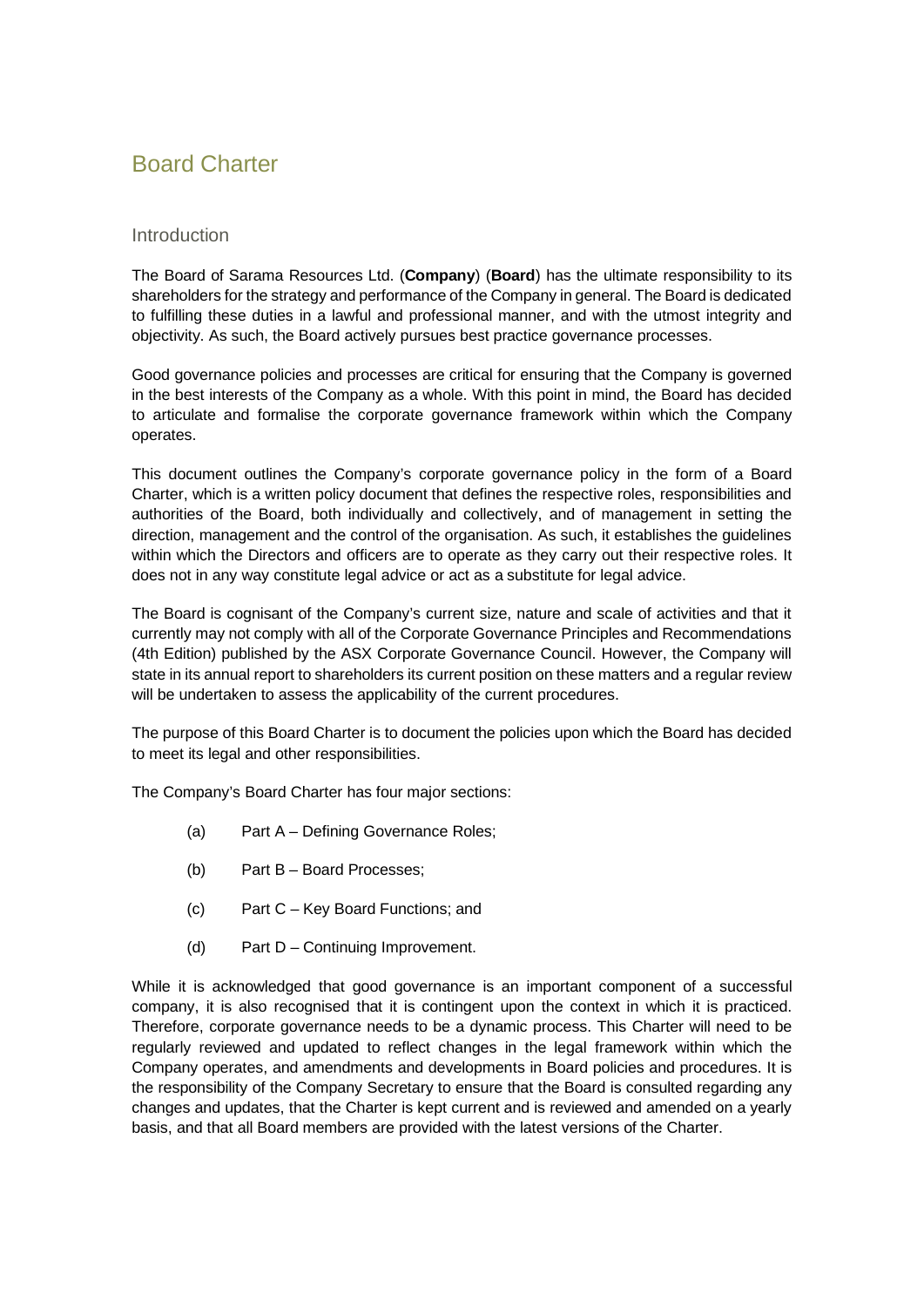The Company recognises the overriding importance of its legal obligations which arise from various sources. Accordingly, nothing in this Charter must conflict with:

- the Company's Notice of Articles and Articles (**Constating Documents**),
- the *Business Corporations Act* (British Columbia) (**BCBCA**),
- the TSX Venture Exchange *Corporate Finance Policies*,
- the Australian Securities Exchange (**ASX**) *Listing Rules*,
- the *Securities Act* (British Columbia) and the instruments and rules adopted thereunder, together with the equivalent requirements in other Canadian Provinces, or
- the Australian *Corporations Act* (Cth) (**Corporations Act**).

If such a conflict occurs, the relevant provisions of those instruments shall prevail.

Any reference to gender in this Charter should be interpreted as applicable to both males and females.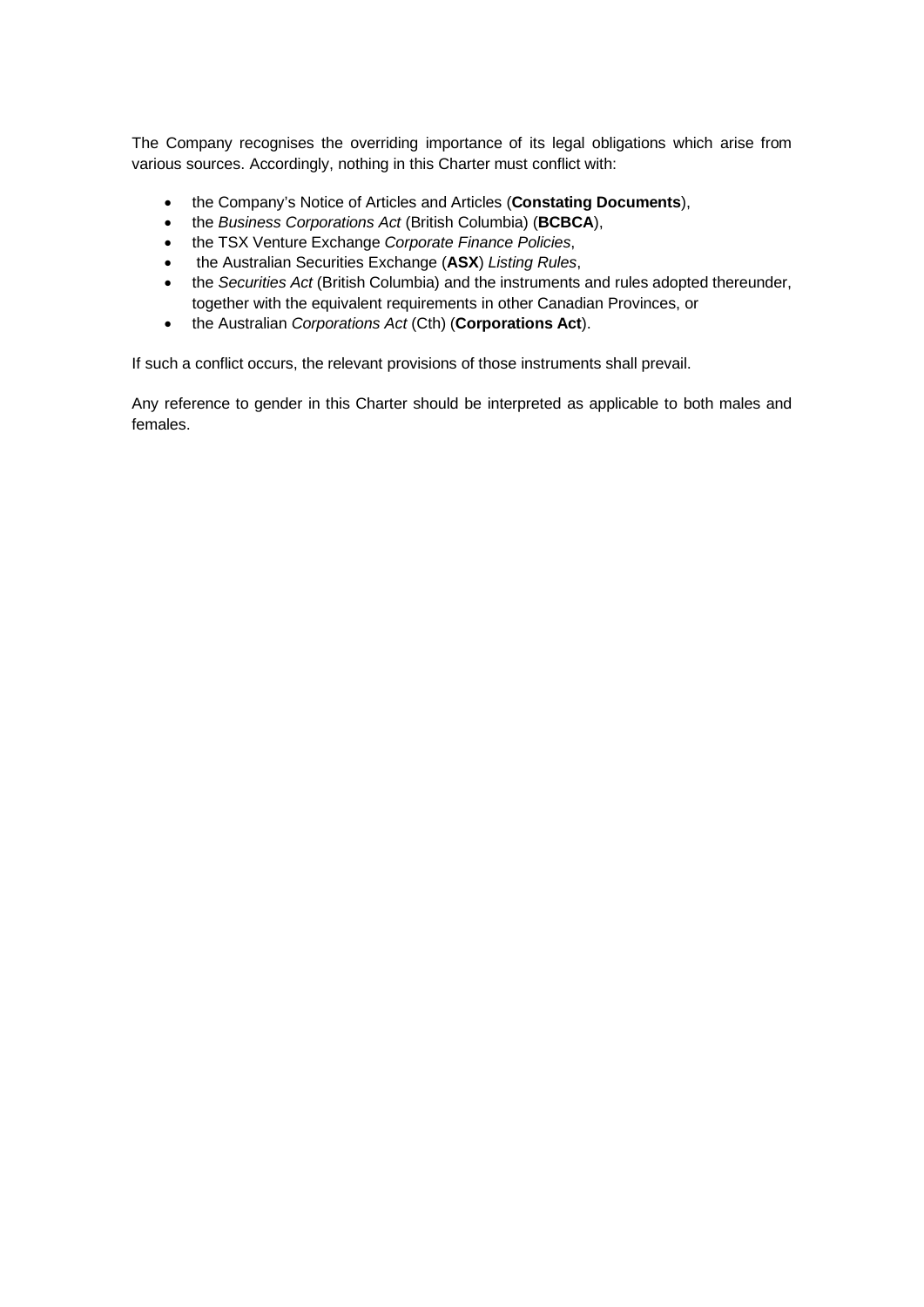# <span id="page-6-0"></span>Part A - Defining Governance Roles

# <span id="page-6-1"></span>1. The role of the Board

- 1.1 The Board is ultimately responsible for all matters relating to the running of the Company.
- 1.2 The Board's role is to supervise the management of the business and affairs of the Company rather than to manage it. In governing the Company, the Directors must act in the best interests of the Company as a whole. It is the role of senior management to manage the Company in accordance with the direction and delegations of the Board and the responsibility of the Board to oversee the activities of management in carrying out these delegated duties. Thus, except when dealing with specific management delegations of individual Directors (particularly Executive Directors), it is incorrect to think that the Board manages the Company on a day to day basis.
- 1.3 The Board has the final responsibility for the successful operations of the Company. In general, it is responsible for, and has the authority to determine, all matters relating to the policies and practices of the Company. It is required to do all things that may be necessary to be done in order to carry out the objectives of the Company. In carrying out its governance role, the main task of the Board is to drive the performance of the Company. The Board must also ensure that the Company complies with all of its contractual, statutory and any other legal obligations, including the requirements of any regulatory body.
- 1.4 Without intending to limit this general role of the Board, the principal functions and responsibilities of the Board include the following:
	- (a) providing leadership to the Company by:
		- (i) defining the Company's purpose;
		- (ii) approving the Company's Code of Conduct to underpin the desired culture within the Company; and
		- (iii) always acting in a manner consistent with the Company's culture and Code of Conduct;
	- (b) overseeing the development and implementation of an appropriate strategy, the instilling of the Company's values and performance by:
		- (i) working with the senior management team to ensure that an appropriate strategic direction and array of goals are in place;
		- (ii) regularly reviewing and amending or updating the Company's strategic direction and goals;
		- (iii) ensuring that an appropriate set of internal controls are implemented and reviewed regularly;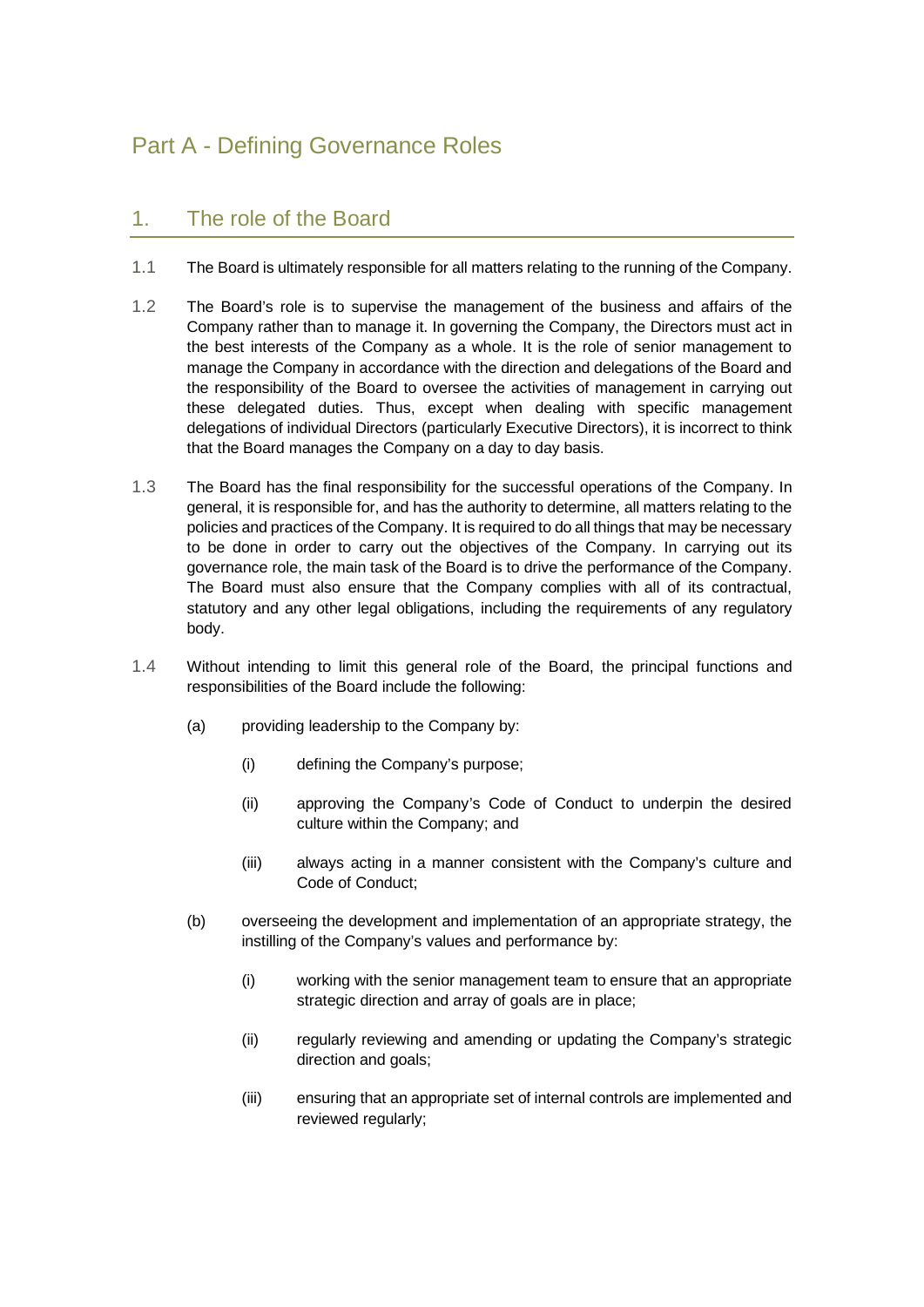- (iv) ensuring an appropriate framework exists for relevant information to be reported by the management to the Board;
- (v) when required, overseeing planning activities including the development and approval of strategic plans, annual plans, annual corporate budgets and long-term budgets including operating budgets, capital expenditure budgets and cash flow budgets; and
- (vi) reviewing the progress and performance of the Company in meeting these plans and corporate objectives, including reporting the outcome of such reviews on at least an annual basis;
- (c) overseeing the control and accountability systems that ensure the Company is progressing towards the goals set by the Board and in line with the Company's purpose, the agreed corporate strategy, legislative requirements and community expectations;
- (d) ensuring corporate accountability to the shareholders primarily through adopting an effective shareholder communications strategy, encouraging effective participation at general meetings and, through the Chair, being the key interface between the Company and its shareholders;
- (e) ensuring the integrity of the Company's accounting systems including the external audit;
- (f) ensuring robust and effective risk management (for both financial and nonfinancial risks), compliance, continuous disclosure and control systems (including legal compliance) are in place and operating effectively;
- (g) appointing, and where necessary removing and/or replacing, the Chair;
- (h) being responsible for the Company's senior management and personnel including:
	- (i) directly managing the performance of the Managing Director and Chief Executive Officer (**MD/CEO**) including:
		- (A) appointing and remunerating the MD/CEO;
		- (B) providing advice and counsel to the MD/CEO including formal reviews and feedback on his or her performance; and
		- (C) overseeing the development or removal of the MD/CEO, where necessary;
	- (ii) ratifying the appointment, the terms and conditions of the appointment and, where appropriate, removal of the Chief Financial Officer (**CFO**) and/or Company Secretary and other senior executives;
	- (iii) ensuring appropriate checks are undertaken prior to the appointment of directors and senior executives;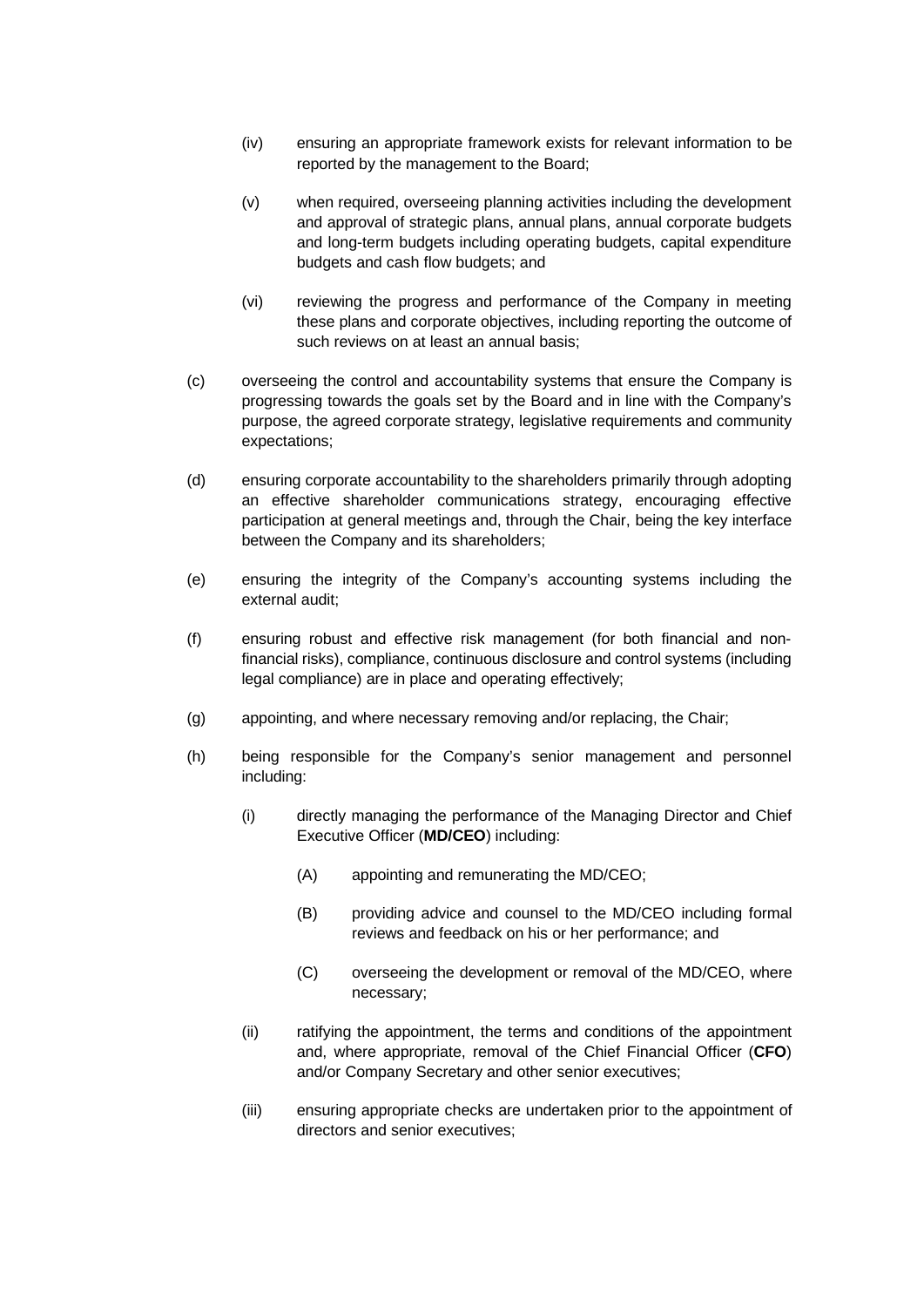- (iv) ensuring that an appropriate succession plan for the MD/CEO, CFO and Company Secretary is in place; and
- (v) when required, ensuring appropriate human resource systems (including OH&S systems) are in place to ensure the well-being and effective contribution of all employees;
- (i) ensuring that the Company's remuneration and nomination policies are aligned with the entity's purpose, values, strategic objectives and risk appetite;
- (j) delegating appropriate powers to the MD/CEO, management and committees to ensure the effective day-to-day management of the business and monitoring the exercise of these powers, subject to the limitations on delegating the authority of the Board in the BCBCA and the Constating Documents;
- (k) ensuring Directors receive briefings on material developments in laws, regulations and accounting standards relevant to the Company;
- (l) where required, challenging management and holding it to account; and
- (m) making all decisions outside the scope of these delegated powers.
- 1.5 The detail of some Board functions will be handled through Board Committees as and when the size and scale of operations requires such committees. However, the Board as a whole is responsible for determining the extent of powers residing in each Committee and is ultimately responsible for accepting, modifying or rejecting Committee recommendations.

# <span id="page-8-0"></span>2. Board structure

- <span id="page-8-1"></span>2.1 **Number of Directors**
	- (a) The Board has determined that, consistent with the size of the Company and its activities, the Board shall be comprised of a minimum four Directors, at least three of whom shall be independent and non-executive.
	- (b) The Board's policy is that the majority of Directors shall be independent, nonexecutive Directors at a time when the size of the Company and its activities warrants such a structure. This will ensure that all Board discussions or decisions have the benefit of outside views and experience, and that the majority of Directors will be free of any interests or influences that could, or could reasonably be perceived to, materially interfere with the Director's ability to act in the best interests of the Company.
	- (c) The Board has adopted the definitions of independence set out in:
		- (i) Canadian National Instrument 52-110 *Audit Committees*; and
		- (ii) the ASX Corporate Governance Council *Corporate Governance Principles and Recommendations* (4th Edition).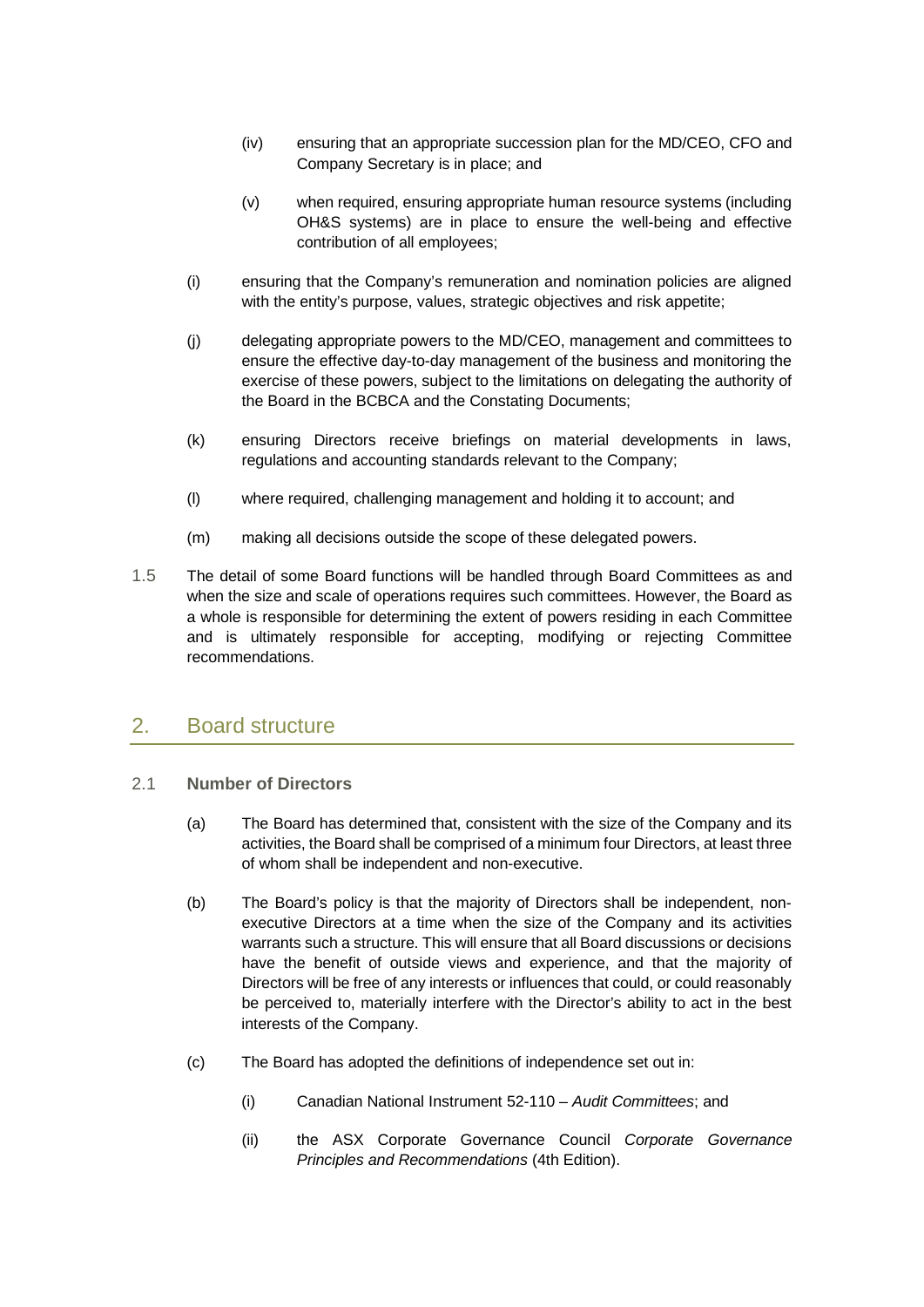- (d) The independence of the Company's Non-Executive Directors will be assessed on an ongoing basis.
- (e) In the opinion of the Board, all Directors should bring specific skills and experience that add value to the Company.
- (f) When considering the potential reappointment of an existing director, the Board will consider its skills matrix which sets out the mix of skills and diversity that the Board currently has or is looking to achieve in its membership.
- (g) When considering vacancies, the Board will consider a candidate's capacity to enhance the skills matrix and experience of the Board.

### <span id="page-9-0"></span>2.2 **Appointment of Directors**

The Company will undertake appropriate checks before appointing a person and provide security holders with all material information in its possession relevant to a decision on whether or not to elect or re-elect a Director.

#### 2.3 **Written agreement**

The Company shall have a written agreement with each Director and senior executive setting out the terms of their appointment. The agreement should be with the Director or senior executive personally unless the Company is engaging a bona fide professional services firm.

The written agreement should include:

- (a) the requirement to disclose director's interests and any matters which could affect the director's independence;
- (b) the requirement to comply with the Company's corporate governance policies and charters;
- (c) the requirement to notify the Company of or seek the Company's approval before accepting, any new role that could impact upon the time commitment expected of the Director or give rise to a conflict of interests;
- (d) the Company's policy around independent professional advice;
- (e) indemnity and insurance arrangements;
- (f) rights of access to corporate information; and
- (g) ongoing confidentiality obligations.

### <span id="page-9-1"></span>2.4 **Skills required on the Board**

The Board will review capabilities, technical skills and personal attributes of its directors. It will normally review the Board's composition against those attributes and recommend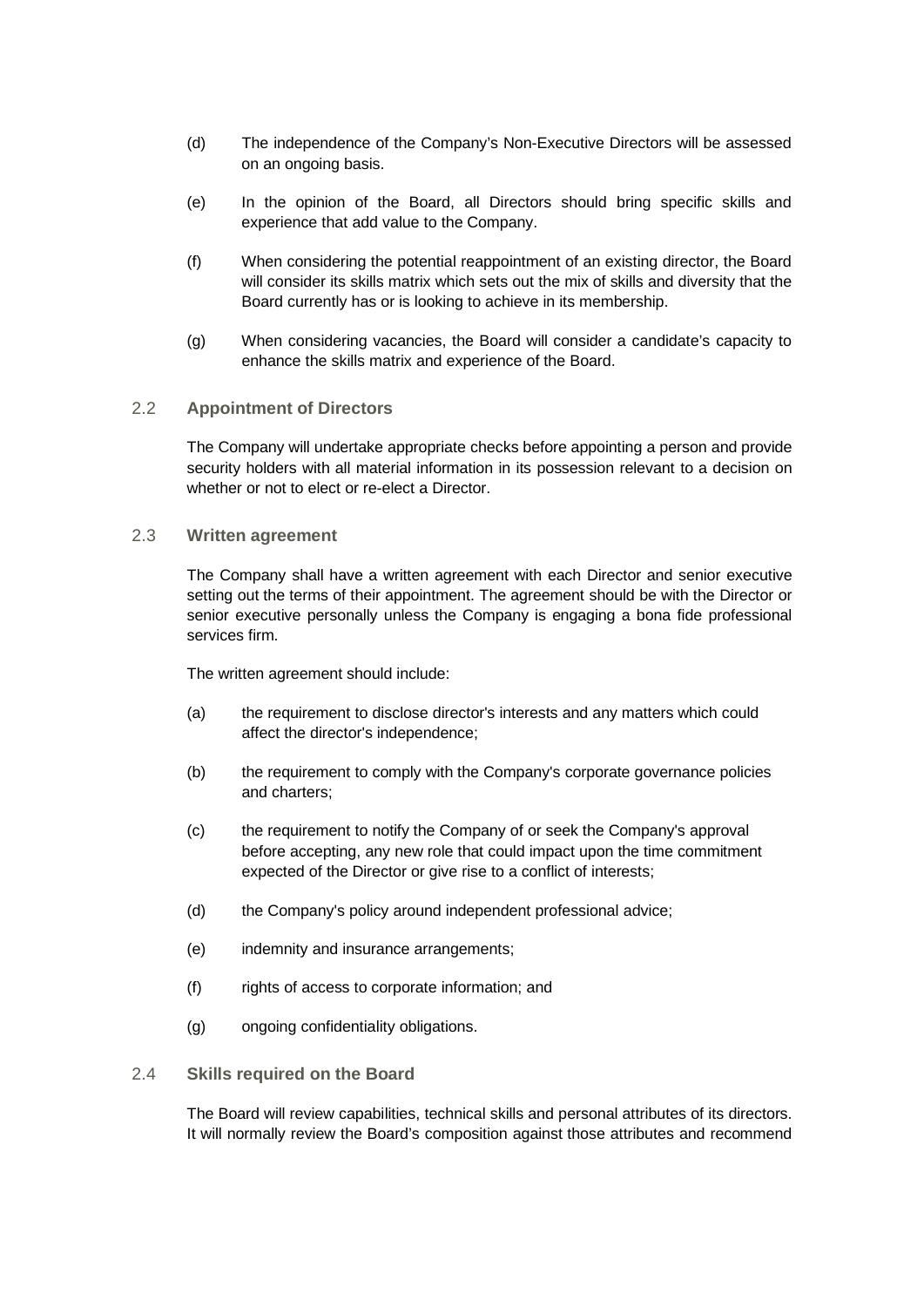any changes in Board composition that may be required. An essential component of this will be the time availability of Directors.

#### <span id="page-10-0"></span>2.5 **Undertaking by Directors**

The Company shall obtain a written undertaking from each director to disclose to the Company his "director's interest" (within the meaning of the Corporations Act) in respect of securities of the Company.

### <span id="page-10-1"></span>2.6 **Vacation of office**

Subject to clause [2.3,](#page-9-1) it is envisaged that Directors shall remain on the Board until required to vacate the office by law or as detailed in the Constating Documents.

# <span id="page-10-2"></span>3. The role of individual Directors

As members of the peak decision-making body in the Company, Directors share ultimate responsibility for the Company's overall success. Therefore, Directors have an individual responsibility to ensure that the Board is undertaking its responsibilities. Directors need to ensure that the Board is providing:

- (a) leadership to the Company, particularly in the areas of ethics and culture;
- (b) a clear and appropriate strategic direction;
- (c) upholding the Company's values;
- (d) accountability to key stakeholders, particularly shareholders;
- (e) oversight of policies;
- (f) oversight of all control and accountability systems including all financial operations and solvency, risk management, monitoring conduct that is inconsistent with the Company's code of conduct and compliance with material legal and regulatory requirements;
- (g) an effective senior management team and appropriate personnel policies as and when required; and
- (h) timely and effective decisions on matters reserved to it.

#### <span id="page-10-3"></span>3.2 **Directors' code of conduct**

In accordance with legal requirements and agreed ethical standards, Directors and key executives of the Company:

(a) will act honestly, in good faith and in the best interests of the Company;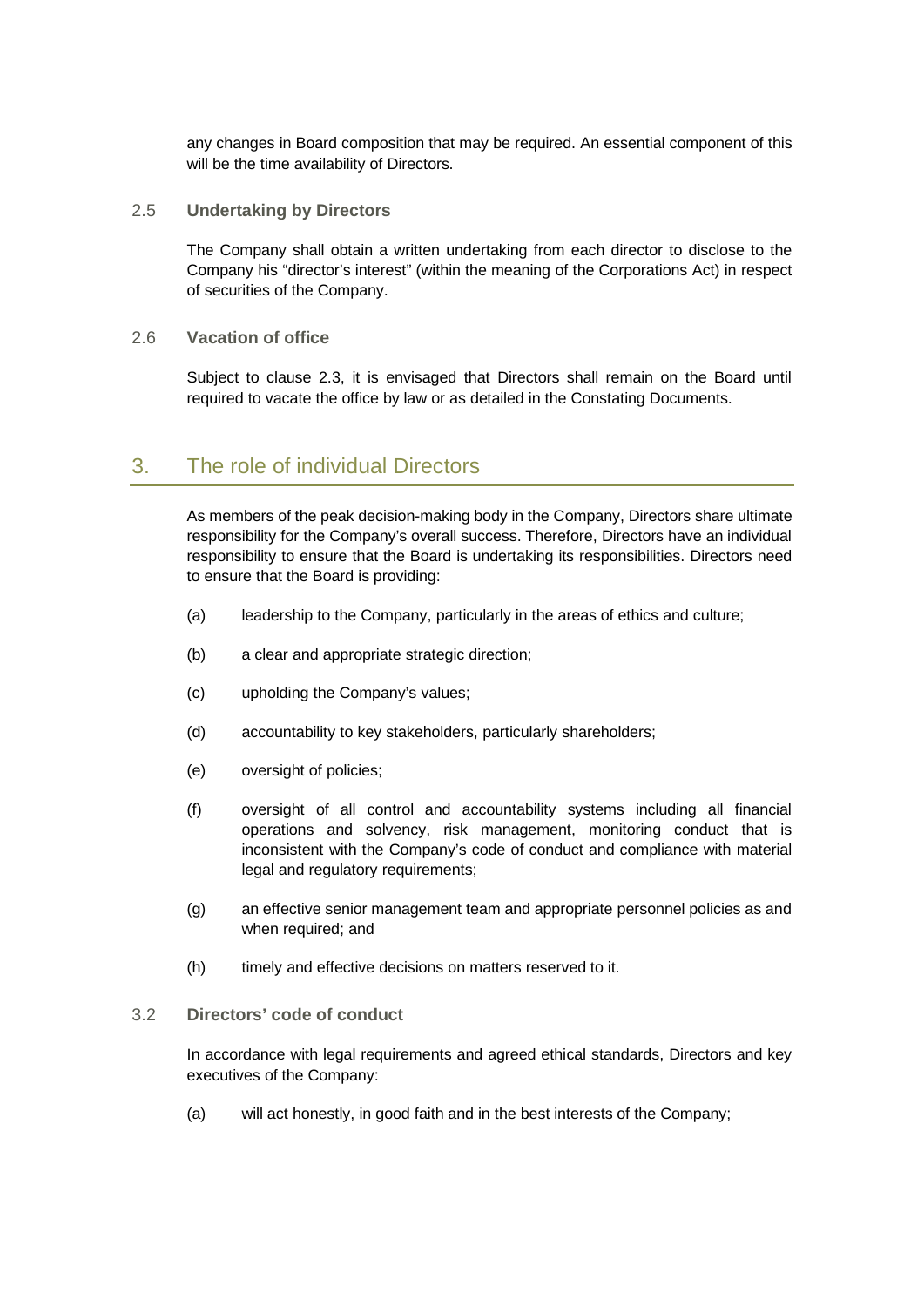- (b) have a duty to exercise the care, diligence and skill that a reasonably prudent individual would exercise in comparable circumstances;
- (c) will undertake diligent analysis of all proposals placed before the Board;
- (d) will act with a level of skill expected from directors and key executives of a publicly listed company;
- (e) will use the powers of office for a proper purpose, in the best interests of the Company as a whole;
- (f) will demonstrate commercial reasonableness in decision making;
- (g) will not make improper use of information acquired as Directors and key executives;
- (h) will not disclose non-public information except where disclosure is authorised or legally mandated;
- (i) will keep confidential, information received in the course of the exercise of their duties and such information remains the property of the person from whom it was obtained, and it is improper to disclose it, or allow it to be disclosed, unless that disclosure has been authorised by the person from whom the information is provided, or is required by law;
- (j) will not take improper advantage of the position of Director or use the position for personal gain or to compete with the Company;
- (k) will not take advantage of Company property or use such property for personal gain or to compete with the Company;
- (l) will protect and ensure the efficient use of the Company's assets for legitimate business purposes;
- (m) will not allow personal interests, or the interest of any "associate" (as such term is defined in the *Securities* Act (British Columbia)), to conflict with the interests of the Company;
- (n) have an obligation to be independent in judgment and actions and directors will take all reasonable steps to be satisfied as to the soundness of all decisions of the Board;
- (o) will make reasonable enquiries to ensure that the Company is operating efficiently, effectively and legally, towards achieving its goals;
- (p) will not engage in conduct likely to bring discredit upon the Company;
- (q) will encourage fair dealing by all employees with the Company's customers, suppliers, competitors and other employees as and when those dealings occur;
- (r) will encourage the reporting of unlawful/unethical behaviour and actively promote ethical behaviour and protection for those who report violations in good faith;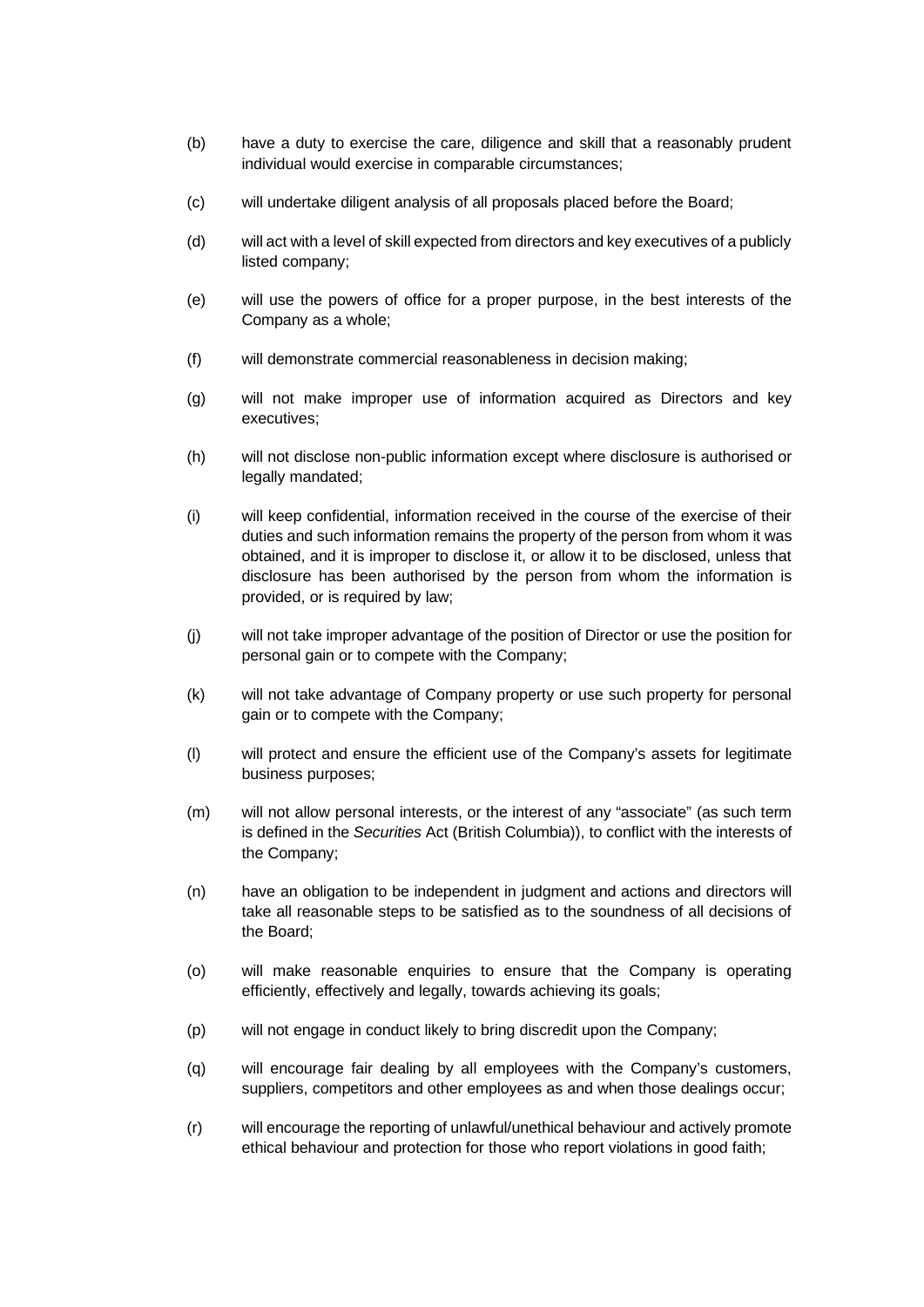- (s) will give their specific expertise generously to the Company; and
- (t) have an obligation, at all times, to comply with the spirit, as well as the letter of the law and with the principles of this Charter.

#### <span id="page-12-0"></span>3.3 **Expectations of Directors in Board process**

- (a) Since the Board needs to work together as a group, Directors need to establish a set of standards for Board meetings. At the Company, it is expected that Directors shall, in good faith, behave in a manner that is consistent with generally accepted procedures for the conduct of meetings at all meetings of the Board. This will include, but not be limited to:
	- (i) behaving in a manner consistent with the letter and spirit of the Code of Conduct;
	- (ii) acting in a businesslike manner;
	- (iii) acting in accordance with the Constating Documents and Board policies;
	- (iv) addressing issues in a confident, firm and friendly manner;
	- (v) preparing thoroughly for each Board or Committee event;
	- (vi) using judgment, common sense and tact when discussing issues;
	- (vii) minimising irrelevant conversation and remarks;
	- (viii) ensuring that others are given a reasonable opportunity to put forward their views;
	- (ix) refraining from interruption or interjection when a speaker has the floor; and
	- (x) being particularly sensitive in interpreting any request or direction from the Chair that aims to ensure the orderly and good-spirited conduct of the meeting.
- (b) Directors are expected to be forthright in Board meetings and have a duty to question, request information, raise any issue, and fully canvas all aspects of any issue confronting the Company, and cast their vote on any resolution according to their own judgment.
- (c) Outside the boardroom, however, Directors will support the letter and spirit of Board decisions in discussions with all stakeholders including any shareholders, special interest groups, customers, staff, suppliers and any other parties.
- (d) Directors will keep confidential all Board discussions and deliberations. Similarly, all confidential information received by a Director in the course of the exercise of the Director's duties remains the property of the Company and is not to be discussed outside the boardroom. It is improper to disclose it, or allow it to be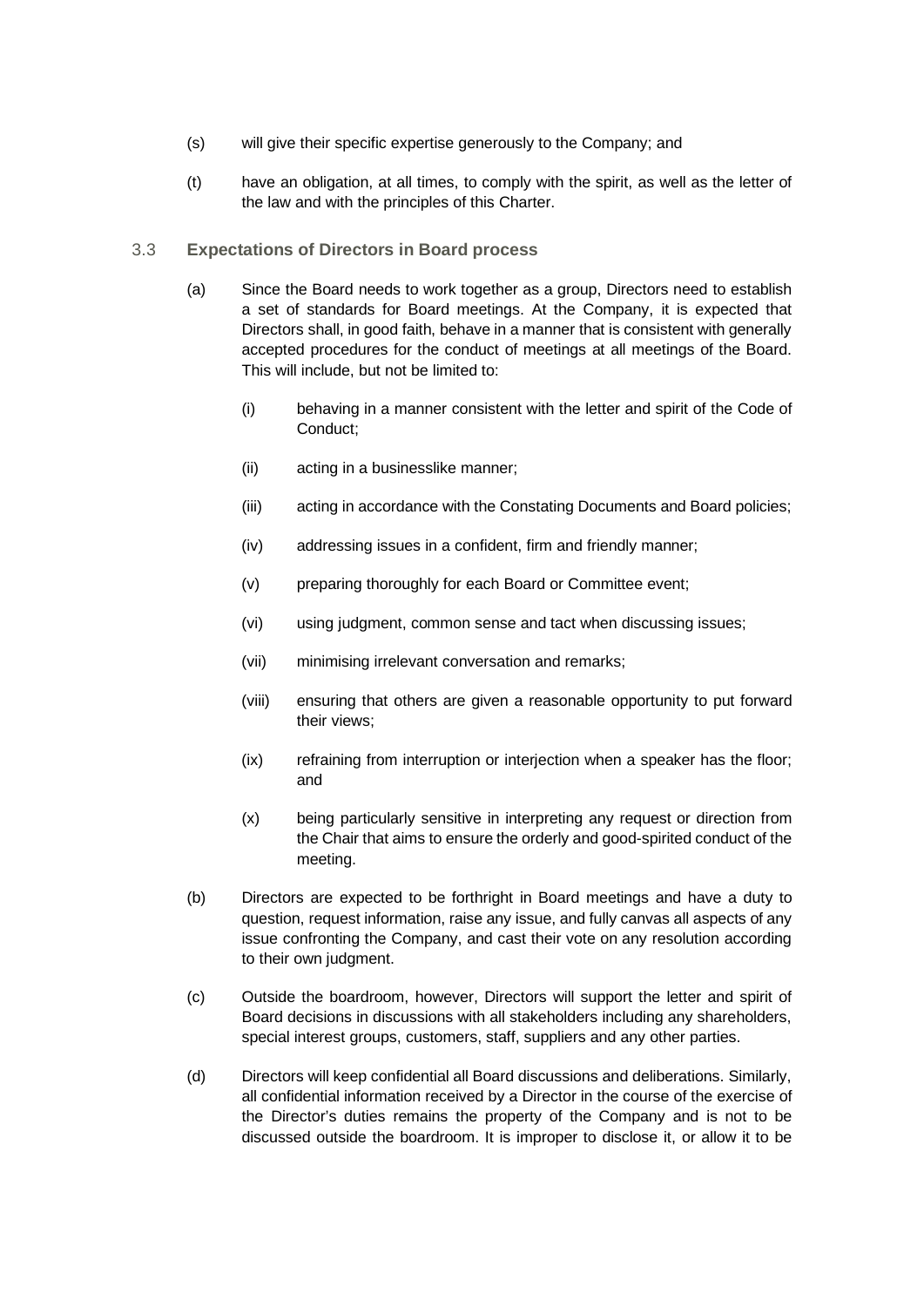disclosed, unless that disclosure is required by law and in any event should not be disclosed without appropriate authorisation.

- <span id="page-13-0"></span>3.4 **Conflict of interest and related party transactions**
	- (a) Conflicts of interest
		- (i) Directors must disclose to the Board actual or potential conflicts that may or might reasonably be thought to exist between the interests of the Director and the interests of the Company. On appointment, Directors will have an opportunity to declare any such interests.
		- (ii) Directors must also disclose to the Board from time to time any "disclosable interest" (as defined in the BCBCA) they have in any contract or transaction that is material to the Company, as required by the BCBCA.
		- (iii) Directors are expected to indicate to the Chair any actual or potential conflict of interest situation as soon as it arises.
	- (b) Related party transactions

Related party transactions include any financial transaction between a Director or officer and the Company and will be reported in quarterly and annual reports.

<span id="page-13-1"></span>3.5 **Emergency contact procedures**

As there is the occasional need for urgent decisions, Directors should leave with the Company Secretary any contact details, either for themselves or for a person who knows their location, so that all Directors can be contacted within 24 hours in cases of a written resolution or other business.

# <span id="page-13-2"></span>4. The role of the Chair

To the extent possible, the Chair of the Board is to be an independent Director and is not to be the same person as the MD/CEO.

The Chair's role is a key one within the Company. The Chair is considered the "lead" Director and utilises his/her experience, skills and leadership abilities to facilitate the governance processes.

There are two main aspects to the Chair's role. They are the Chair's role within the boardroom and the Chair's role outside the boardroom.

## <span id="page-13-3"></span>4.1 **Inside the boardroom**

Inside the boardroom the role of the Chair is to: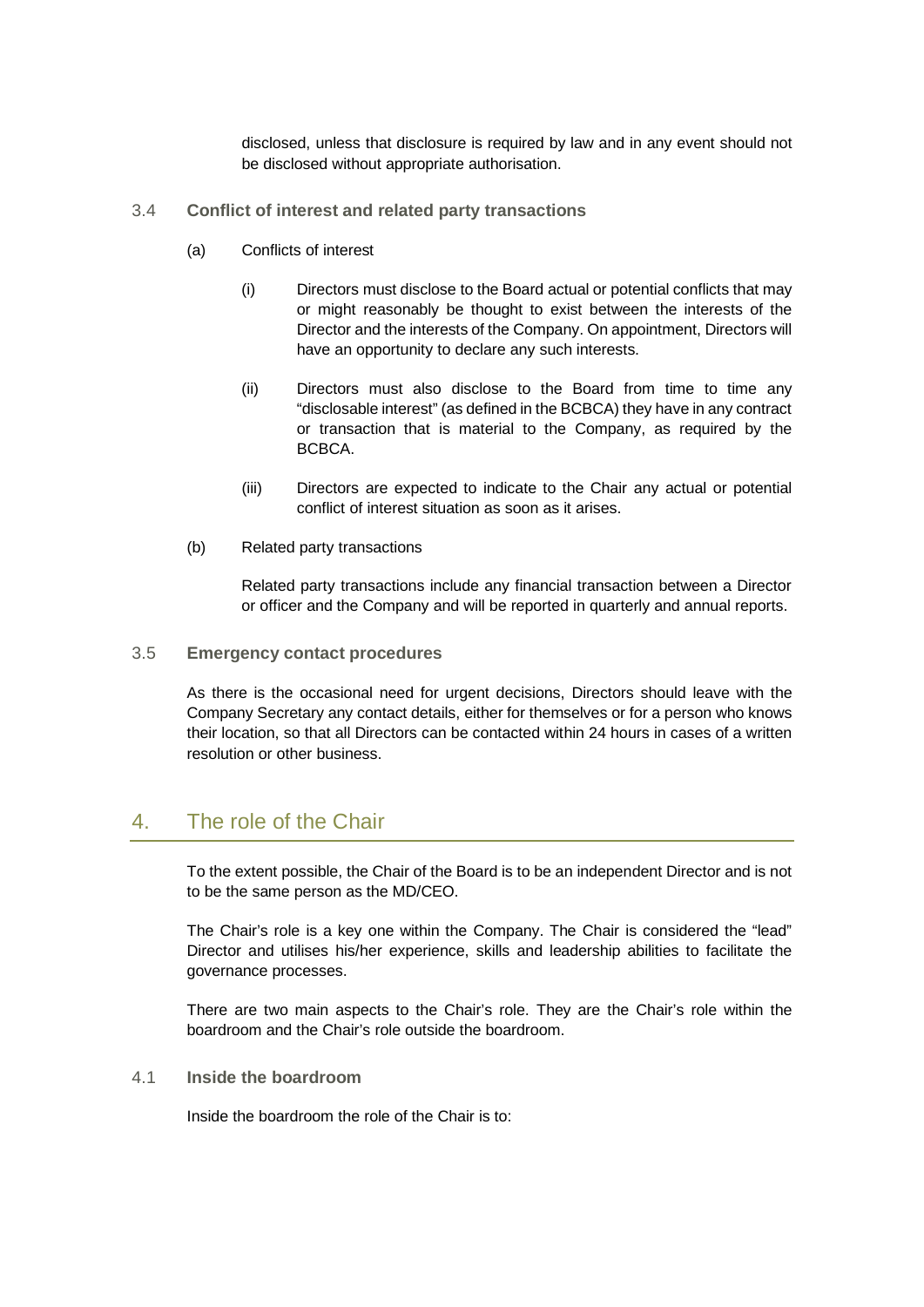- (a) establish and approving the agenda for Board meetings in consultation with the MD/CEO;
- (b) chair Board meetings;
- (c) ensuring adequate time in Board meeting for discussion of all agenda items including strategic issues;
- (d) be clear on what the Board has to achieve, both in the long and short term;
- (e) provide guidance to other Board members about what is expected of them;
- (f) facilitating effective contribution of all directors and promoting constructive and respectful relations between directors and between the Board and management;
- (g) ensure that Board meetings are effective in that:
	- (i) the right matters are considered during the meeting (for example, strategic and important issues);
	- (ii) matters are considered carefully and thoroughly;
	- (iii) all Directors are given the opportunity to effectively contribute; and
	- (iv) the Board comes to clear decisions and resolutions are noted;
- (h) brief all Directors in relation to issues arising at Board meetings;
- (i) ensure that the decisions of the Board are implemented properly;
- (j) ensure that the Board behaves in accordance with its Code of Conduct;
- (k) the Chairman has authority to act and speak for the Board between its meetings, including engaging with the MD/CEO.

#### <span id="page-14-0"></span>4.2 **Outside the boardroom**

Outside the boardroom the role of the Chair is to:

- (a) in conjunction with the MD/CEO, undertake appropriate public relations activities and be a spokesperson for the Company;
- (b) be the major point of contact between the Board and the MD/CEO;
- (c) be kept fully informed of current events by the MD/CEO on all matters which may be of interest to Directors;
- (d) regularly review with the MD/CEO, and such other senior officers as the MD/CEO recommends, progress on important initiatives and significant issues facing the Company; and
- (e) provide mentoring for the MD/CEO.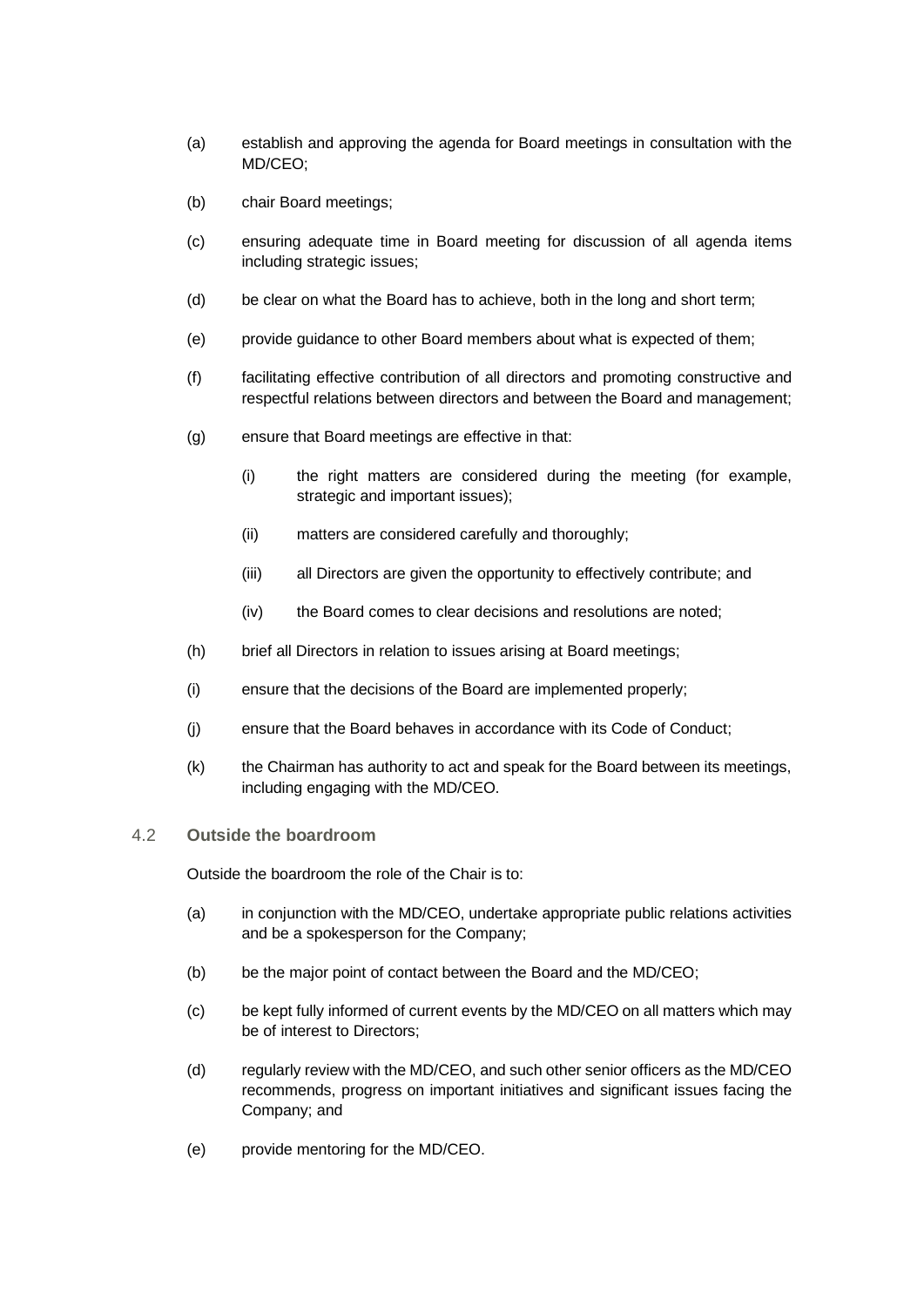# <span id="page-15-0"></span>5. The role of the Company Secretary

- 5.1 The Company Secretary is charged with facilitating the Company's corporate governance processes and so holds primary responsibility for ensuring that the Board processes and procedures run efficiently and effectively. The Company Secretary is accountable to the Board, through the Chair, on all governance matters and reports directly to the Chair as the representative of the Board. The Company Secretary is appointed and dismissed by the Board.
- 5.2 The tasks of the Company Secretary shall include:
	- (a) Meetings and minutes
		- (i) notifying the directors in advance of a meeting of the Board;
		- (ii) ensuring that the agenda and Board papers as and when they are required, are prepared and forwarded to Directors prior to Board meetings;
		- (iii) recording, maintaining and distributing the minutes of all Board and Board Committee meetings as required;
		- (iv) maintaining a complete set of Board papers at the Company's main office, preparing for and attending all annual and extraordinary general meetings of the Company; and
		- (v) recording, maintaining and distributing the minutes of all general meetings of the Company.
	- (b) Compliance
		- (i) overseeing the Company's compliance program and ensuring the Company's compliance and reporting obligations are met; and
		- (ii) ensuring all requirements of the Canadian Securities Administrators, Australian Securities & Investments Commission, the Canada Revenue Agency, the Australian Taxation Office and any regulatory bodies are fully met.
	- (c) Governance administration
		- (i) maintaining a Register of Company Policies as approved by the Board;
		- (ii) maintaining, updating and ensuring that all Directors have access to an up-to-date copy of the Board Charter and associated governance documentation;
		- (iii) maintaining the complete list of the delegations of authority;
		- (iv) reporting at Board meetings the documents executed under a power of attorney, or under the common seal; and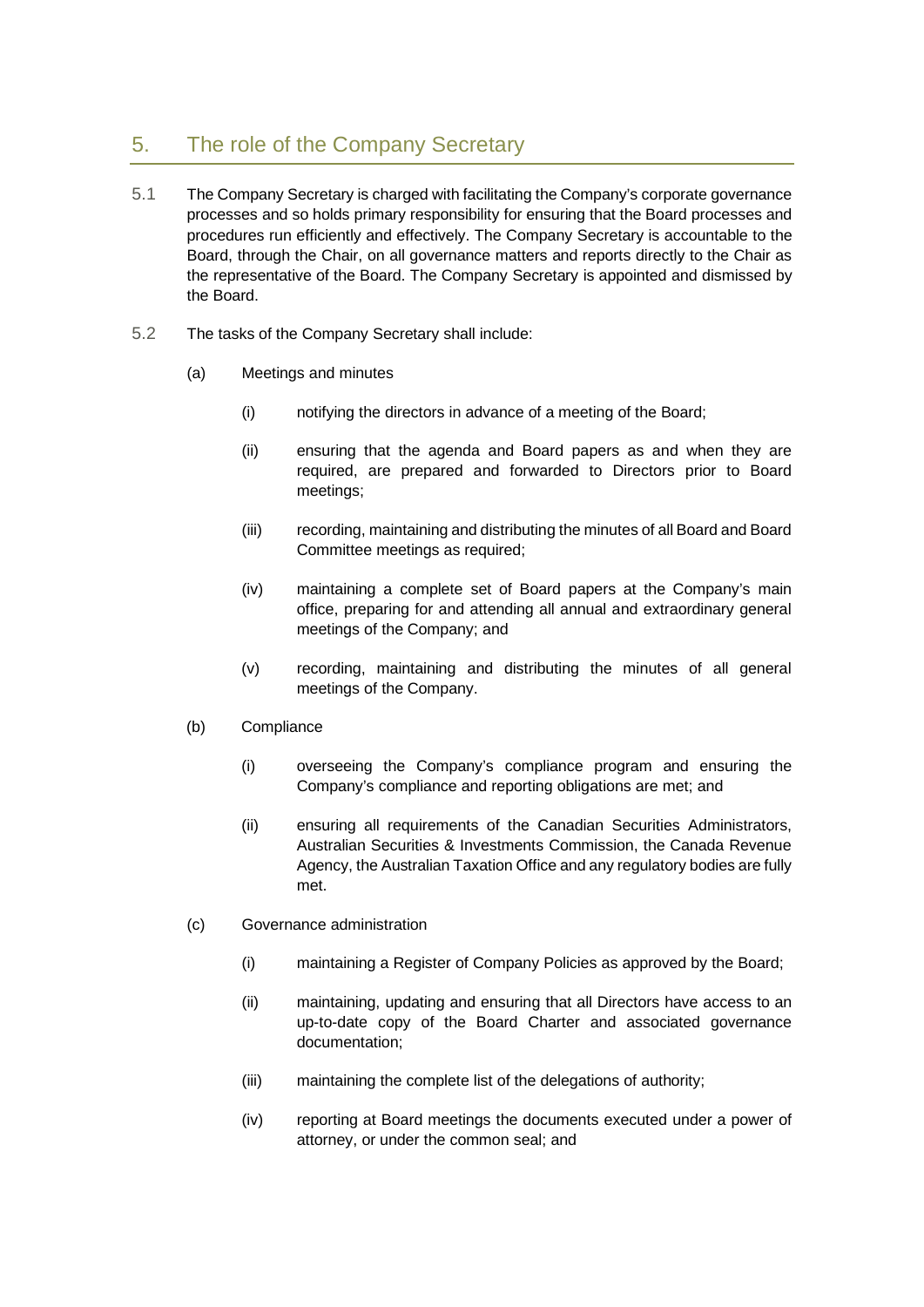(v) any other services the Chair or Board may require.

# <span id="page-16-0"></span>6. The role of the MD/CEO

- 6.1 The MD/CEO is responsible for the attainment of the Company's goals and vision for the future, in accordance with the strategies, policies, programs and performance requirements approved by the Board. The position reports directly to the Board.
- 6.2 If there is no MD/CEO appointed at any given time, the Board will nominate another executive director to undertake the role/responsibilities assigned to the MD/CEO under this Board Charter.
- 6.3 The MD/CEO's primary objective is to ensure the ongoing success of the Company through being responsible for all aspects of the management and development of the Company. The MD/CEO is of critical importance to the Company in guiding the Company to develop new and imaginative ways conducting business. The MD/CEO must have the industry knowledge and credibility to fulfil the requirements of the role.
- 6.4 The MD/CEO will, as and when the size, nature and scale of the Company's activities requires it, manage a team of executives responsible for all functions contributing to the success of the Company.
- 6.5 The MD/CEO's specific responsibilities will include:
	- (a) develop, in conjunction with the Board, the Company's vision, values, and goals;
	- (b) responsibility for the achievement of corporate goals and objectives;
	- (c) development of short, medium and long term corporate strategies and planning to achieve the Company's vision and overall business objectives;
	- (d) preparation of business plans and reports with the senior management;
	- (e) developing with the Board the definition of ongoing corporate strategy;
	- (f) implementing and monitoring strategy and reporting/presenting to the Board on current and future initiatives;
	- (g) advise the Board regarding the most effective organisational structure and oversee its implementation;
	- (h) assessment of business opportunities of potential benefit to the Company;
	- (i) responsibility for proposals for major capital expenditure to ensure their alignment with corporation strategy and justification on economic grounds;
	- (j) sustain competitive advantage through maximising available resources, encouraging staff commitment and strategically aligning the corporate culture with the organisation's goals and objectives;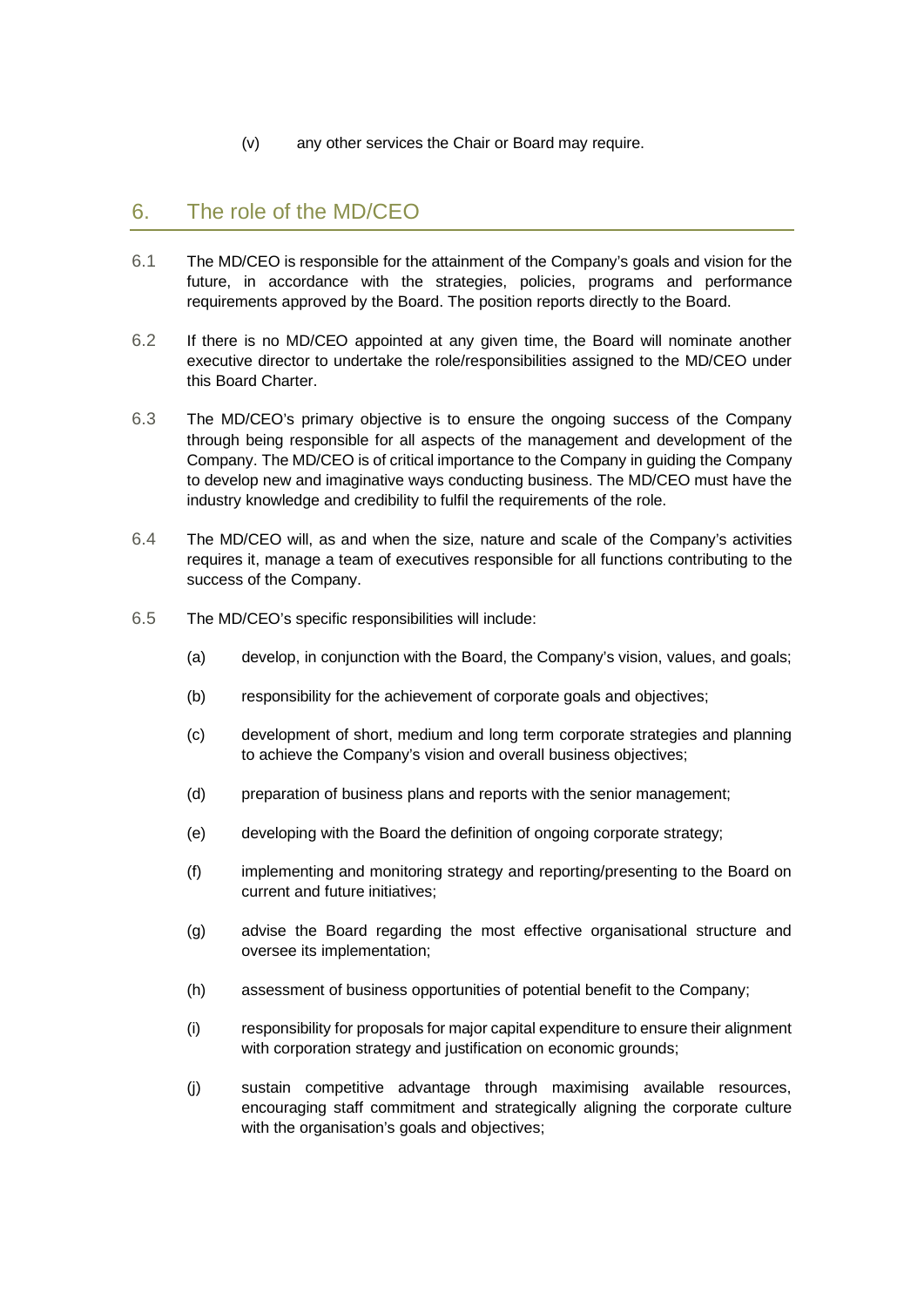- (k) establish and maintain effective and positive relationships with Board members, shareholders, customers, suppliers and other government and business liaisons;
- (l) undertake the role of key Company spokesperson;
- (m) recommend policies to the Board in relation to a range of organisational issues including delegations of authority, consultancies and performance incentives;
- (n) ensure statutory, legal and regulatory compliance and comply with corporate policies and standards;
- (o) ensure appropriate risk management practices and policies are in place;
- (p) develop and motivate direct reports and their respective teams;
- (q) select and appoint key staff as and when required (direct reports); and
- (r) ensure there is an appropriate staff appraisal system in place in the Company.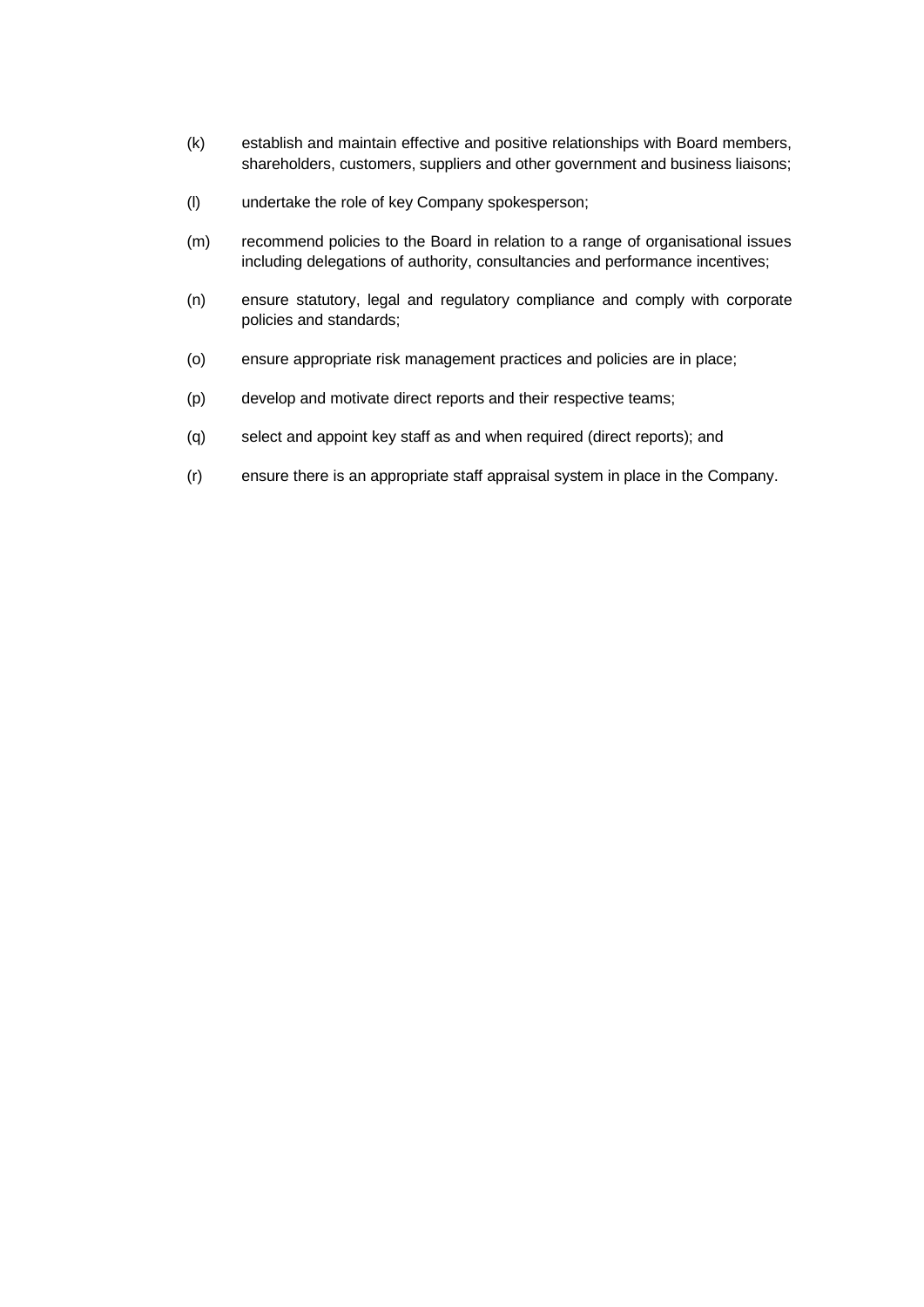# <span id="page-18-0"></span>Part B - Board processes

# <span id="page-18-1"></span>1. Board meetings

- 1.1 Board meetings are a fundamental component of governance processes. Each Board meeting is critical, as it is the main opportunity for directors to:
	- (a) obtain and exchange information with the senior management team;
	- (b) obtain and exchange information with each other; and
	- (c) make decisions.
- 1.2 The Board meeting agenda is equally as important because it shapes the information flow and subsequent discussion.

### <span id="page-18-2"></span>1.3 **Meeting frequency**

Given the size of the Company and the scale of its activities the Board will meet as required but not less than six times per year and, unless otherwise agreed, Committees will generally meet on a quarterly basis.

<span id="page-18-3"></span>1.4 **Meeting time and location**

The Board usually meets at the offices of the Company in Australia however subject to the consent of the Chair, Board meetings may be held virtually or via telephone should the situation require. The commencement time will vary depending on the agenda of each individual meeting, the availability of key participants and the location in which the meeting is taking place.

### <span id="page-18-4"></span>1.5 **Meeting language**

If a Director does not speak the language in which the Board meeting is proposed to be held in and key documents written, processes will be adopted to ensure that the Director understands and can contribute to discussions at those meetings and understand and discharge their obligations in relation to those documents.

### <span id="page-18-5"></span>1.6 **Conduct of meeting**

The Chair will determine the degree of formality required at each meeting while maintaining the decorum of such meetings. As such the Chair will:

- (a) ensure that all members are heard;
- (b) retain sufficient control to ensure that the authority of the Chair is recognised. This may require a degree of formality to be introduced if this is necessary to advance the discussion;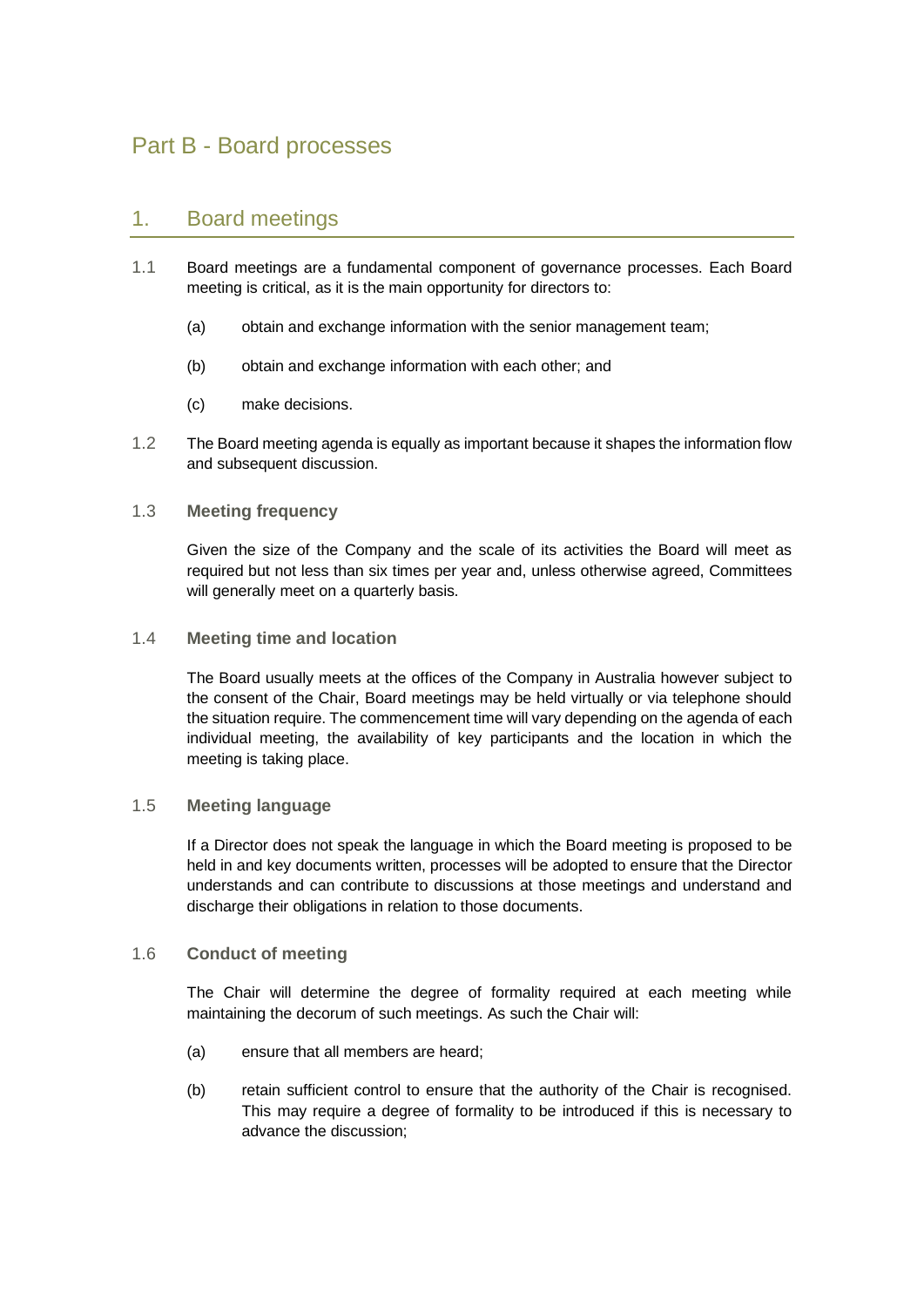- (c) take care that the decisions are properly understood and well recorded; and
- (d) ensure that the decisions and debate are completed with a formal resolution recording the conclusions reached.

#### <span id="page-19-0"></span>1.7 **Quorum and voting at meetings**

In order for a decision of the Board to be valid a quorum of Directors must be present as stipulated in the Constating Documents. Questions arising at Board meetings are to be decided by a majority vote of Directors who are present and entitled to vote.

#### <span id="page-19-1"></span>1.8 **Written Resolutions**

A resolution in writing signed by all Directors shall be as valid and effectual as if it had been passed at a meeting of Directors duly convened and held and otherwise in accordance with the Constating Documents.

# <span id="page-19-2"></span>2. Board meeting agenda

## <span id="page-19-3"></span>2.1 **Agenda content**

An agenda will be prepared for each Board and Committee meeting.

## <span id="page-19-4"></span>2.2 **Agenda preparation**

The Company Secretary, in consultation with the Chair and the MD/CEO is responsible for preparing an agenda for each Board meeting. However, any Director may request items to be added to the agenda for upcoming meetings.

# <span id="page-19-5"></span>3. Board papers

### <span id="page-19-6"></span>3.1 **Preparation and circulation of Board papers**

The Company Secretary together with the MD/CEO is responsible for the preparation and circulation of Board papers should they be required. The Board papers if so required will be circulated to Directors prior to the Board meeting. If a Board paper relates to a matter in which there is a known conflict of interest with a particular Director then the relevant Board paper will be removed by the Company Secretary on the instructions of the Chair, from the set of Board papers sent to that Director. In the case of the Chair having a conflict of interest, the Board will appoint another Director to make final decisions on the forwarding of Board papers to the Chair.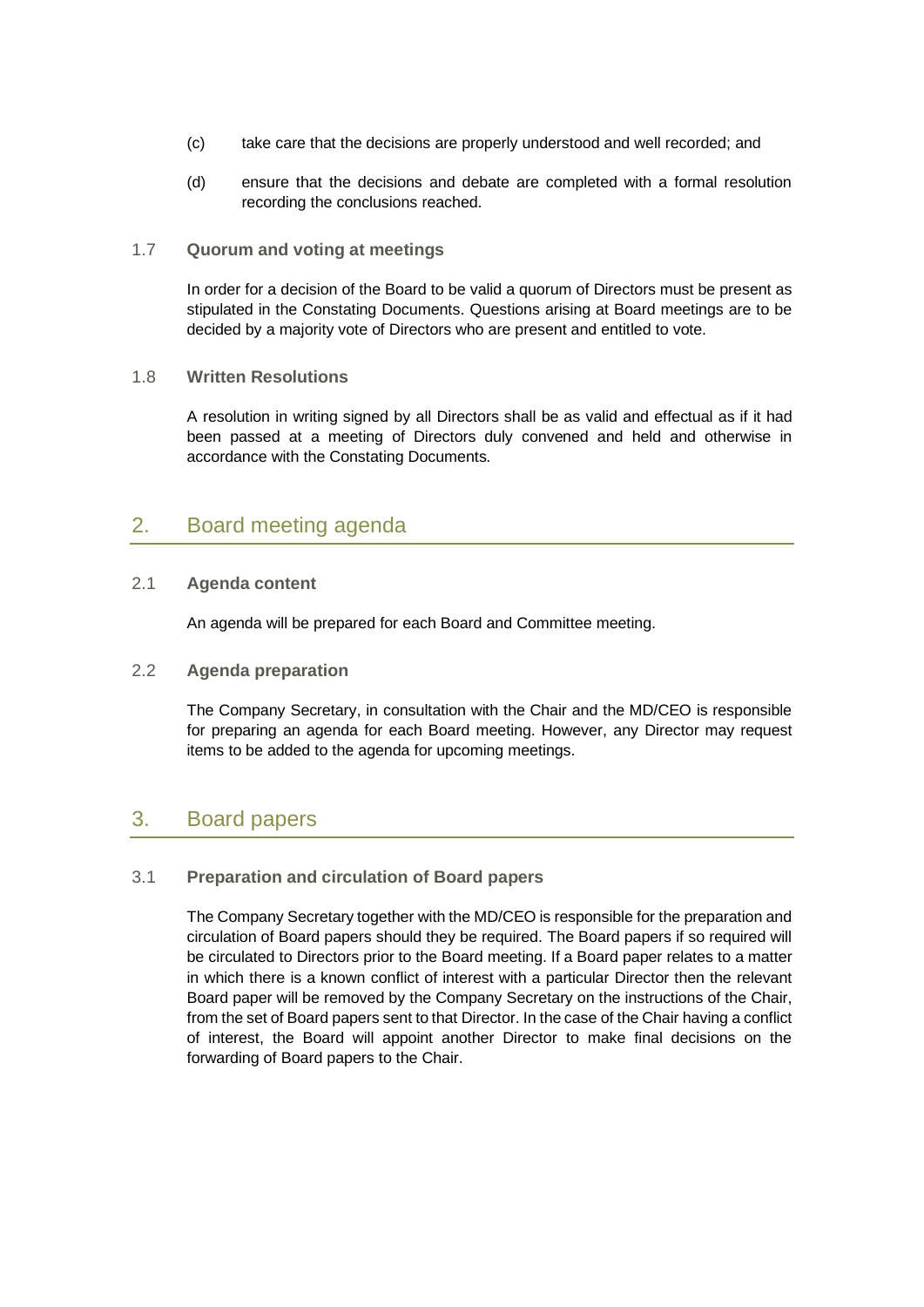### <span id="page-20-0"></span>3.2 **Retention of Board papers**

The Company Secretary maintains a complete set of Board papers at the Company's headquarters. However, individual Directors may retain their own copies of the Board papers in a secure location.

# <span id="page-20-1"></span>4. Board minutes

Minutes are to be a concise summary of the matters discussed at a Board Meeting. Minutes will contain a brief reference to relevant Board papers tabled plus any official resolutions adopted by Directors. All decisions will be recorded in the minutes by means of a formal resolution.

# <span id="page-20-2"></span>5. Board calendar

In order to provide an even distribution of work over each financial year, the Board will adopt a twelve-month Board Calendar. Included will be all scheduled Board and Committee meetings as well as major corporate and Board activities to be carried out in particular months. Once initiated it will be updated and approved prior to the start of each financial year.

# <span id="page-20-3"></span>6. Committees

As at the date of this Board Charter, the Board has instituted an:

- (a) Audit and Risk Committee; and
- (b) Remuneration and Nomination Committee.

The Committee Charter for each of these Committees is available on the Company's website.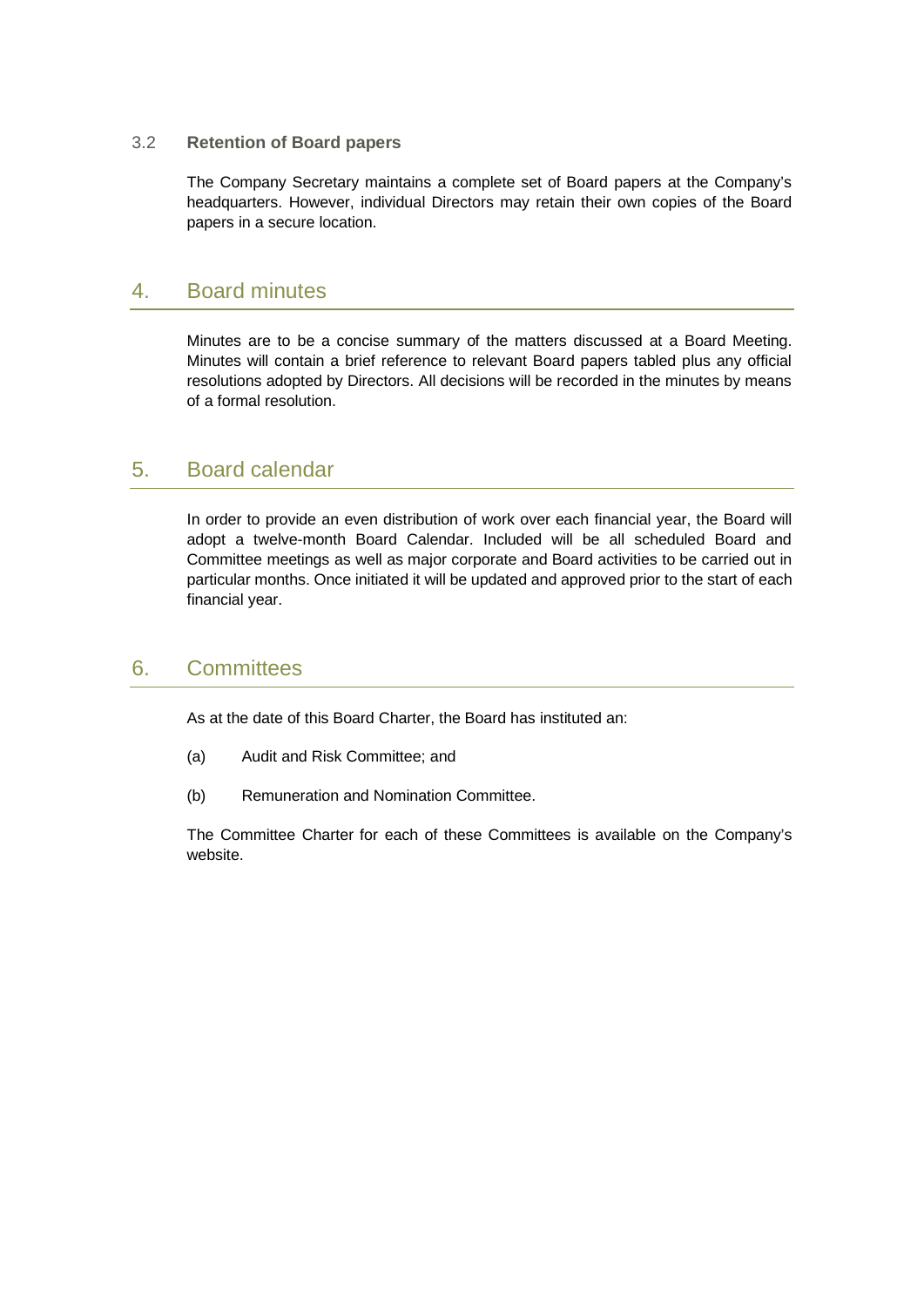# <span id="page-21-0"></span>PART C – KEY BOARD FUNCTIONS

# <span id="page-21-1"></span>1. The Board and strategy

The Board will approve a formal strategic planning process that articulates the respective roles and levels of involvement of the Board, senior management and other employees and will review the strategic plan for the Company on a regular basis.

# <span id="page-21-2"></span>2. Contacts and advisory role

## <span id="page-21-3"></span>2.1 **MD/CEO Advisory role**

It is recognised that a key directorial duty is providing a sounding board for MD/CEO ideas and challenges. Recognising that the MD/CEO-Board relationship is critical to effective corporate governance, Directors should provide frank and honest advice to the MD/CEO. It is expected that the Chair will play a key part of this role and will maintain regular contact with the MD/CFO.

All advice should be constructive in nature and provided in a positive manner. Where appropriate, Directors should recommend possible alternative advisers if they do not feel adequately trained to assist.

- <span id="page-21-4"></span>2.2 **Protocol for interaction with internal and external parties**
	- (a) Media contact and comment

The Board has designated the MD/CEO or the Chair (where appropriate) to speak to the press on matters associated with the Company. In speaking to the press, the MD/CEO or the Chair will not comment on price sensitive information that has not already been disclosed to a relevant authority, however, they may clarify previously released information. To assist in safeguarding against the inadvertent disclosure of price sensitive information the MD/CEO and the Chair will be informed of what the Company has previously disclosed to the market on any issue prior to briefing anyone outside the Company.

Subject to the policies of the Board and any committee that the Board may appoint from time to time, the Chair and MD/CEO are authorised to comment on:

- (i) annual and interim results at the time of the release of the annual or interim report;
- (ii) resolutions to be put to General Meetings of the Company;
- (iii) changes in Directors, any matter related to the composition of the Board or Board processes;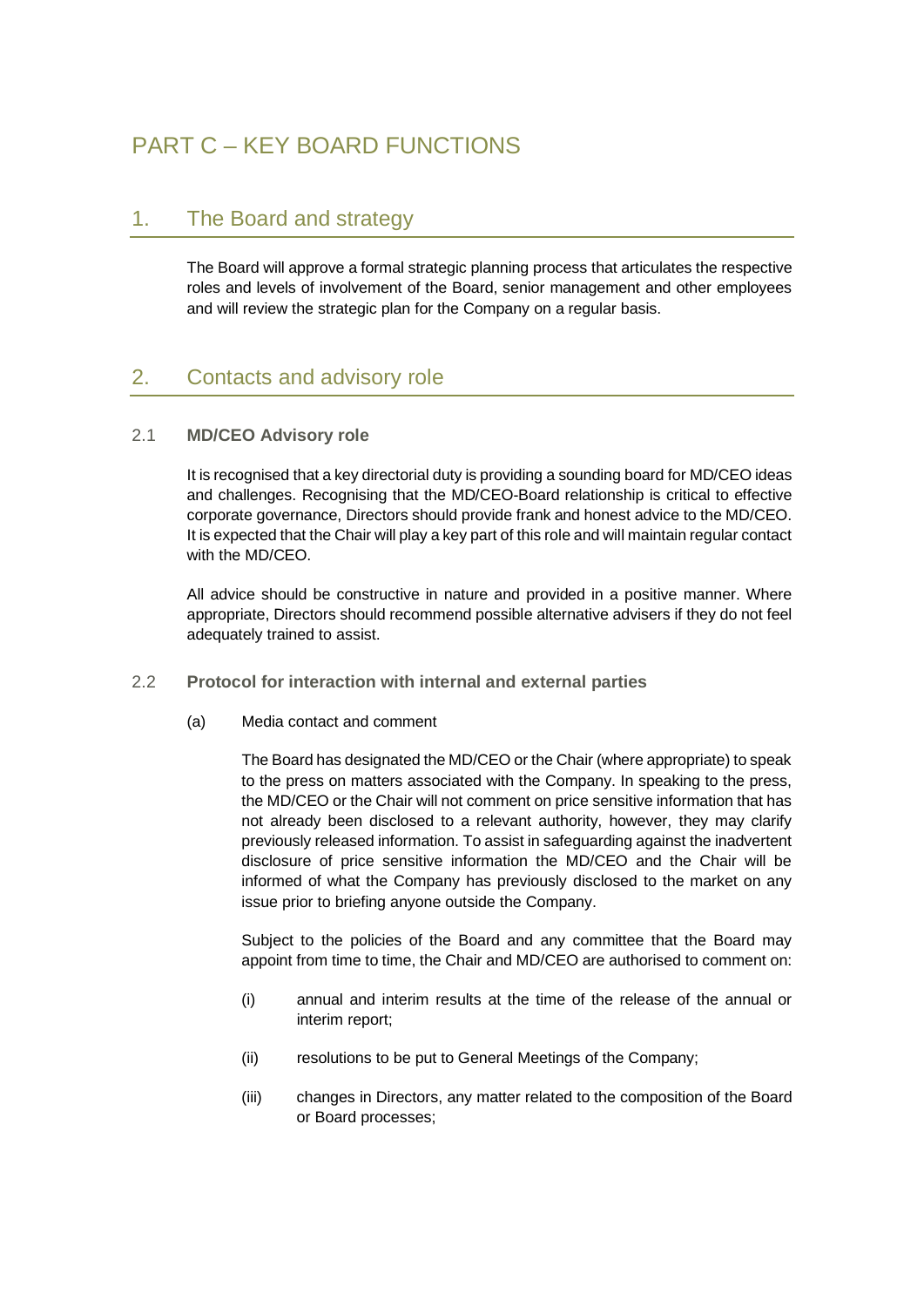- (iv) any speculation concerning Board meetings or the outcomes of Board meetings; and
- (v) other matters specifically related to shareholders.
- (i) the Company's future outlook;
- (ii) any operational matter;
- (iii) media queries concerning operational issues which reflect either positively or negatively on the Company;
- (iv) proposed or actual legal actions; and
- (v) queries and general discussion concerning the Company's industry.

See the Code of Conduct for further information relating to conduct of Employees and the Continuous Disclosure and Communications Policy for further information relating to communications to external parties.

(b) External communications including analyst briefings and responses to Shareholder questions

The Company discloses its financial and operational results to the market each year/half year/quarter as well as informing the market of other events throughout the year as they occur. Annual, half yearly and quarterly financial reports, media releases, management's discussion and analysis and AGM speeches are all lodged with the appropriate authority. As all financial information is disclosed, the Company will only comment on factual errors in information and underlying assumptions when commenting on market analysts' financial projections, rather than commenting on the projections themselves.

In addition to the above disclosures, the Company does conduct briefings and discussions with analysts and institutional investors. However, price sensitive information will not be discussed unless that particular information has been previously formally disclosed to the market via an announcement. Slides and presentations used in briefings will also be released immediately prior to the briefing to the market.

After the conclusion of each briefing or discussion if any price sensitive information was disclosed it will be announced immediately to the market.

### <span id="page-22-0"></span>2.3 **Hospitality and gifts**

While the Company recognises the need from time to time to give or accept customary business courtesies in accordance with ethical business practices, Directors and officers will not solicit such courtesies and will not accept gifts, services, benefits or hospitality that might influence, or appear to influence, the Directors' and officers' conduct in representing the Company.

Refer to the Company's Anti-Bribery and Anti-Corruption Policy for further information.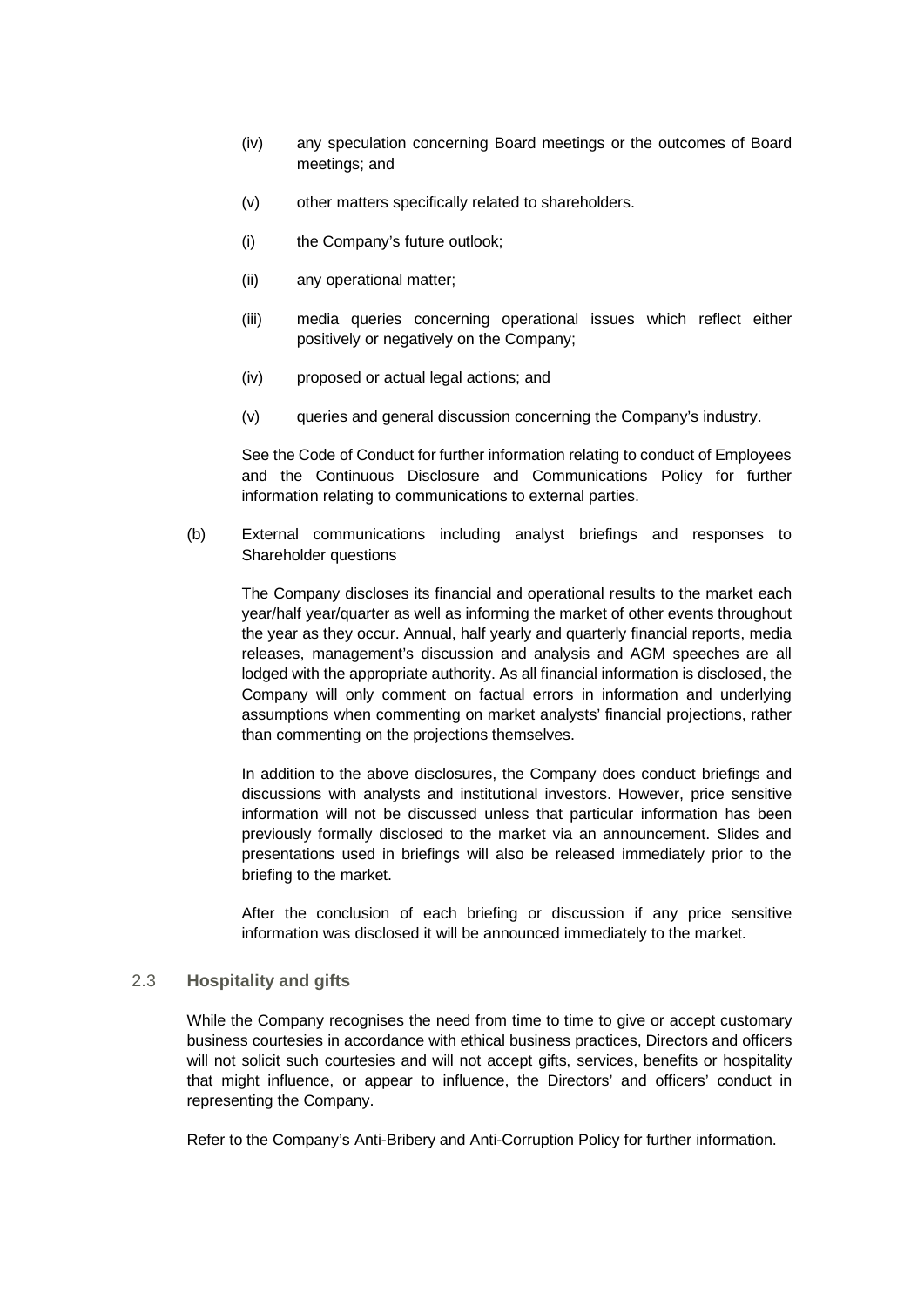# <span id="page-23-0"></span>3. Monitoring

Another essential function of the Board is to monitor the performance of the organisation in implementing its strategy and overall operational performance.

# <span id="page-23-1"></span>4. Risk and compliance management

The Board is charged with overseeing, reviewing and ensuring the integrity and effectiveness of the Company's risk and compliance systems. The Board has an external independent auditor who is responsible for verifying the Company's compliance systems and reporting to the Board on those systems.

Since risk management is a complex and critical component of the Company's governance, the Board has established an Audit and Risk Committee to oversee and guide the detail of this topic. The MD/CEO will be charged with implementing appropriate risk systems within the Company. Aspects of this process may be delegated. Refer to the Audit and Risk Management Committee Charter.

Risk management is considered a key governance and management process. It is not an exercise merely to ensure regulatory compliance. Therefore, the primary objectives of the risk management system at the Company will be to ensure:

- (a) all major sources of potential opportunity for and harm to the Company (both existing and potential) are identified, analysed and treated appropriately;
- (b) business decisions throughout the Company appropriately balance the risk and reward trade off;
- (c) regulatory compliance and integrity in reporting is achieved; and
- (d) Senior Management, the Board and investors understand the risk profile of the Company.

In line with these objectives, the risk management system will cover:

- (e) operations risk;
- (f) financial reporting; and
- (g) compliance.

The Audit and Risk Committee reviews all major strategies and purchases for their impact on the risk facing the Company and makes appropriate recommendations to the Board. The Company reviews annually its operations to update its risk profile. This occurs in conjunction with the strategic planning process.

The Audit and Risk Committee will create a quarterly report on those areas of risk identified. In addition, as specified by Canadian National Instrument 52-109 – *Certification of Disclosure in Issuers' Annual and Interim Filings* and Recommendation 4.2 of the ASX Corporate Governance Council's *Corporate Governance Principles and*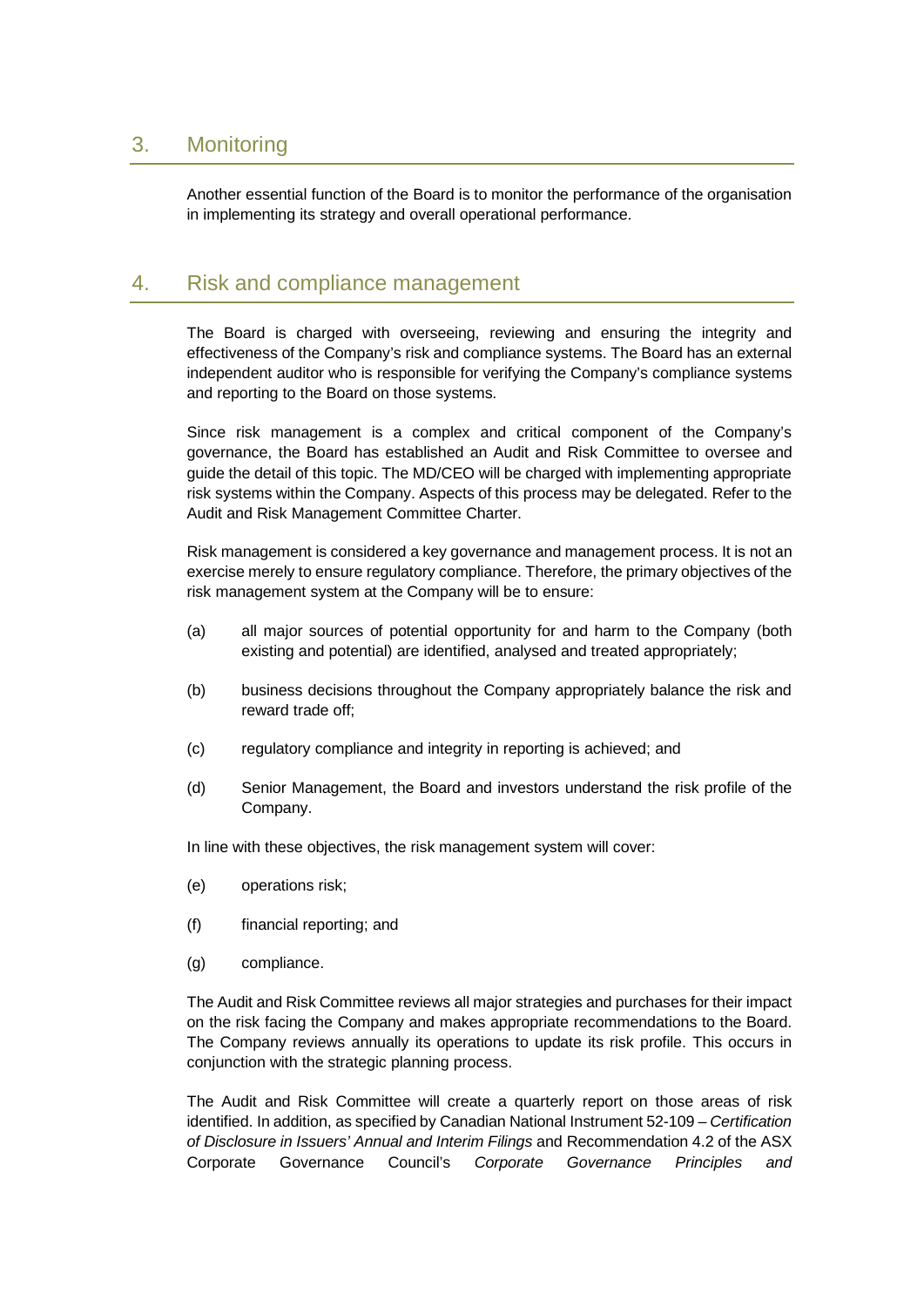*Recommendations* (4th Edition), the MD/CEO and CFO will provide written certifications and declarations in respect of the financial records of the Company, financial reports, disclosure controls and procedures and internal controls on financial reporting.

The Company produces a number of periodic reports, including its annual report, halfyear financial report, quarterly financial reports and quarterly activity and cash flow reports, and management's discussion and analysis. The Company has in place processes to review and confirm the accuracy and reasonableness of the disclosures contained in these reports at both management and Board level, including where a corporate report of this type is not subject to audit or review by an external auditor. Management prepares the disclosures in these reports whereby subject matter experts and the relevant executives review and approve the disclosures which are then reviewed by the Company's MD/CEO and approved by the Board. In the event further legal or financial review is required, the proposed disclosure is run past the Company's advisors, lawyers or auditors (as appropriate) for review.

# <span id="page-24-0"></span>5. Delegation of authority

Directors are responsible for any delegations of their responsibilities with regard to corporate operations. As such, they decide as a Board what Company matters are delegated to either specific Directors, committees of Directors, or management. In addition, they outline what controls are in place to oversee the operation of these delegated powers.

As a consequence, individual Directors have no individual authority to participate in the day-to-day management of the Company including making any representations or agreements with member companies, suppliers, customers, employees or other parties or organisations.

The exception to this principle occurs where the Board explicitly delegates an authority to the Director individually. Additionally, it is recognised that all Executive Directors will carry significant delegated authority by virtue of their management position.

Similarly, Committees and their members require specific delegations from the Board as a whole and these will be contained in each Committee's respective Terms of Reference.

### <span id="page-24-1"></span>5.1 **General delegations**

In general, the Board delegates all powers and authorities required to effectively and efficiently carry out the Company's business. Listed below are the exceptions to these delegations, whereby the Board or appropriate Committee reserves the powers as indicated.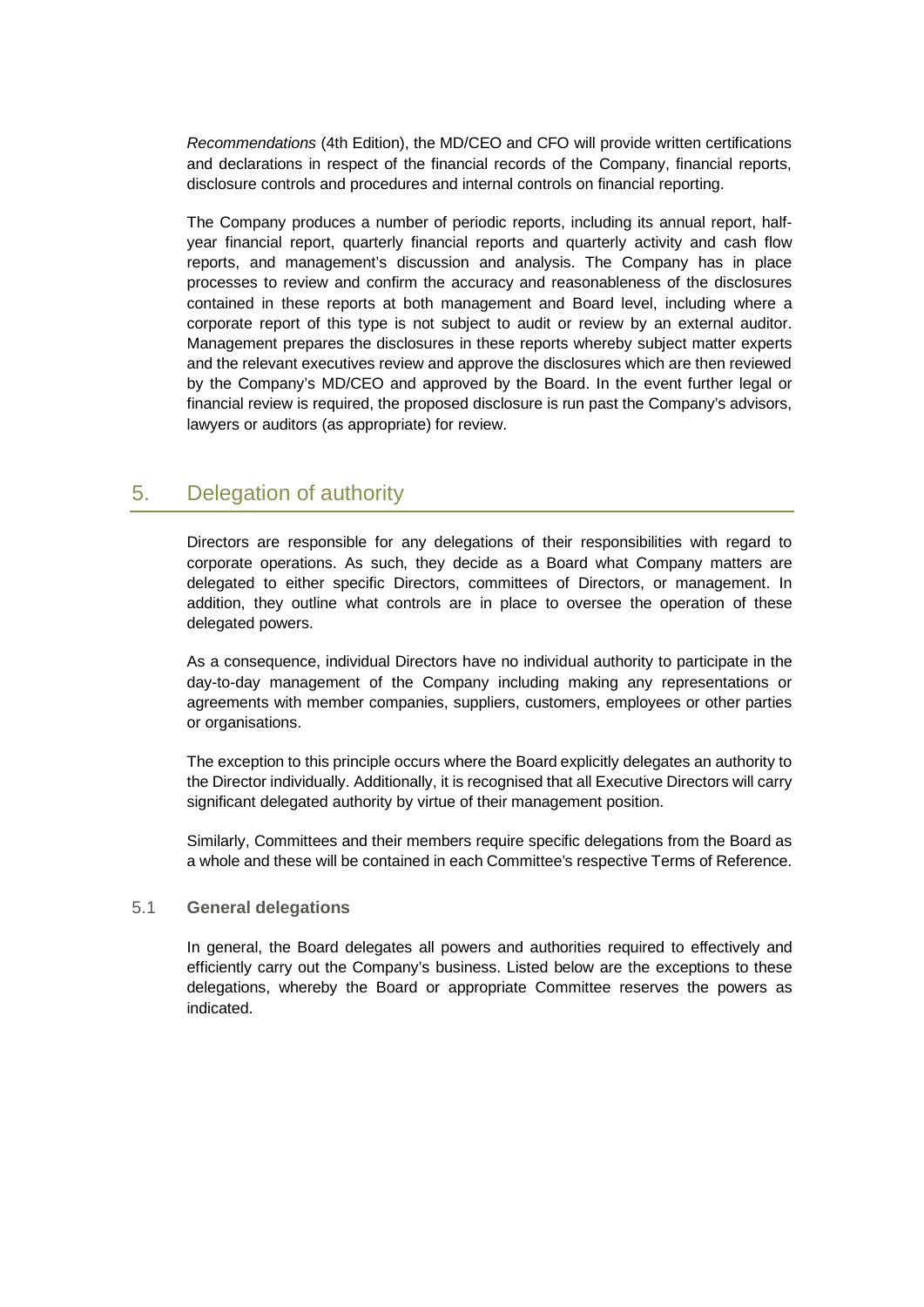# <span id="page-25-0"></span>PART D – CONTINUING IMPROVEMENT

# <span id="page-25-1"></span>1. Director protection

## <span id="page-25-2"></span>1.1 **Information seeking protocol**

Directors will adhere to the following protocol when seeking information:

- (a) approach the MD/CEO to request the required data;
- (b) if the data is not forthcoming, approach the Chair; and
- (c) if the information is still not forthcoming, write a letter to all Board detailing the information that is required, purpose of the information, and who the Director intends to approach in order to obtain the information.

### <span id="page-25-3"></span>1.2 **Access to professional advice**

A Director of the Company is expected to exercise considered and independent judgment on the matters before them. To discharge this expectation a Director may, from time to time, need to seek independent, expert opinion on matters before them. All Directors have the individual authority to commit the Company to up to \$5,000 per annum in professional advice.

Prior to seeking professional advice a director shall inform the Chair about the nature of the opinion or information sought, the reason for the advice, the terms of reference for the advice and the estimated cost of the advice. Where more than one Director is seeking advice about a single issue, the Chair shall endeavour to coordinate the provision of the advice.

If the cost of professional advice is likely to exceed \$5,000, the Director shall seek authority from the Chair prior to engaging an external expert. The Chair has delegated authority to authorise expenditures up to \$10,000. If the Chair withholds authorisation, the Director has the right to seek authority from the Board at the next Board meeting. If the cost of professional advice is likely to exceed \$10,000, then the Board's approval for the engagement of an external expert is required.

Advice so received should be received on behalf of the Board as a whole.

### <span id="page-25-4"></span>1.3 **Access to Board papers**

The Directors have the right to access board papers as granted by the BCBCA. Such access shall be provided on a timely basis.

### <span id="page-25-5"></span>1.4 **Insurance**

The Company currently holds Directors' and officers' insurance policies (**D&O Insurance Policies**). The Company will ensure that all new Directors and officers are included on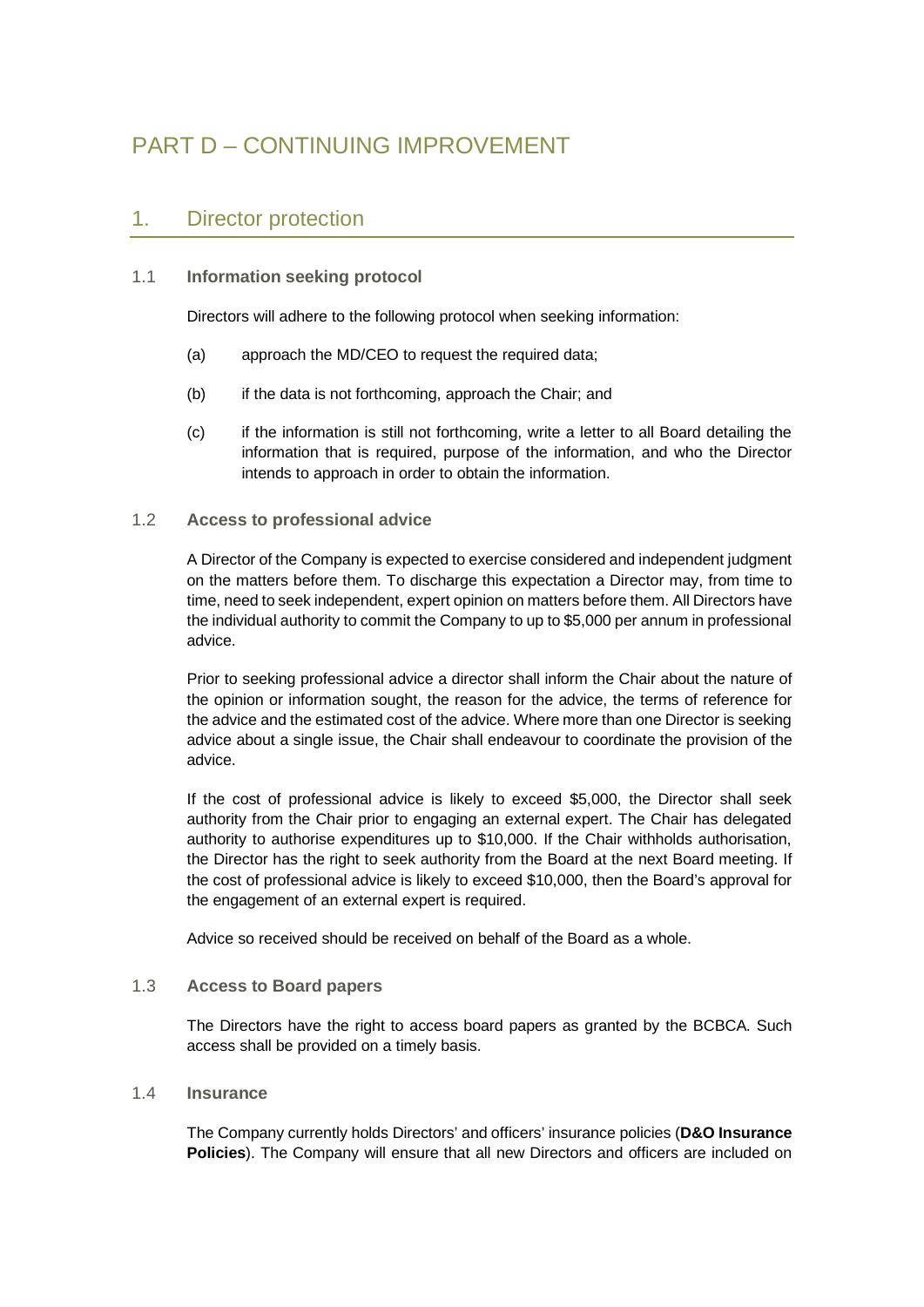the D&O Insurance Policies. The Company will also review the D&O Insurance Policies on at least an annual basis to ensure that they are sufficient.

# <span id="page-26-0"></span>2. Board and Senior Executive evaluation

### <span id="page-26-1"></span>2.1 **Evaluation process**

The Board considers the evaluation of its own and senior executive performance as fundamental to establishing a culture of performance and accountability.

#### <span id="page-26-2"></span>2.2 **Board and Director evaluations**

The Board considers the ongoing development and improvement of its own performance as a critical input to effective governance. As a result, the Board will undertake an evaluation of Board and Director performance.

The review will be based on a number of goals for the Board and individual Directors that will be established. The goals are based on corporate requirements and any areas for improvement that may be identified. The Board will consider the outcome of such reviews in a dedicated meeting and develop a series of actions and goals to guide improvement. The Chair will provide each Director with confidential feedback on his or her performance. This feedback is used to develop a development plan for each Director. The Board does not endorse the reappointment of a Director who is not satisfactorily performing the role.

The Remuneration and Nomination Committee will arrange for a performance evaluation of the Board, its Committees and individual Directors to be conducted on an annual basis.

### <span id="page-26-3"></span>2.3 **Board Committee evaluations**

The Board will set a number of expectations for its Committees. These expectations are to be derived after considering the results of previous reviews if any, an assessment of the Company's current and future needs, and a review of each Committee's Charter or purpose. As a result of a review, the Board may amend or revoke a Committee's Charter.

The Nomination and Remuneration Committee will review the performance of the Committees against expectations. Based upon the review, individuals and groups will be provided with feedback on their performance. The results of the review will be a key input into the expectations set by the Board.

#### <span id="page-26-4"></span>2.4 **Senior Executive evaluations**

All senior executives at the Company will be subject to a periodic performance evaluation, no more than once per calendar year, by the Nomination and Remuneration Committee. Each year, senior executives (including the MD/CEO) will establish a set of performance targets. These targets are aligned to overall business goals and the Company's requirements of the position. In the case of the MD/CEO, these targets are negotiated between the MD/CEO and the Board and signed off by the whole Board.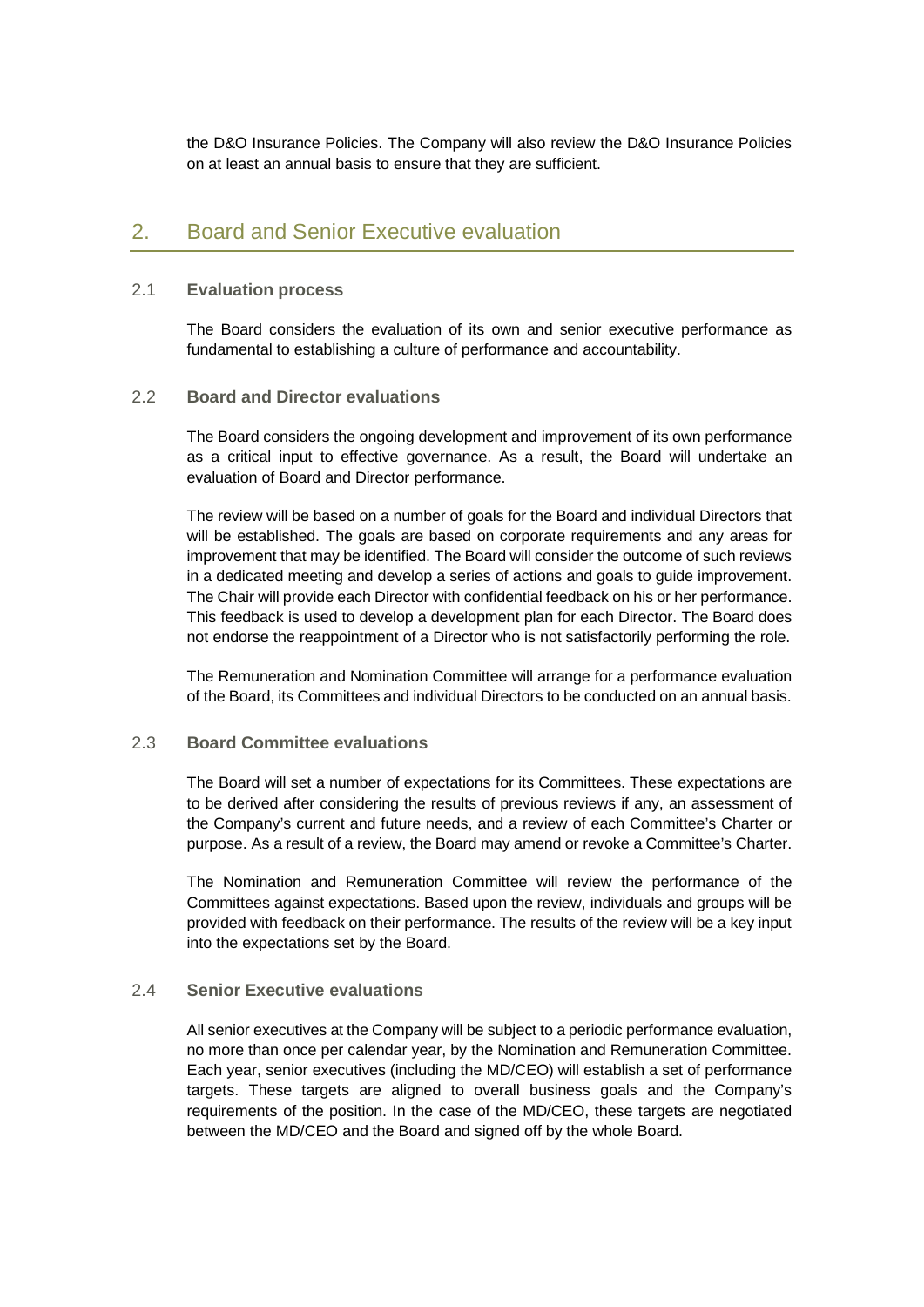An informal assessment of progress is carried out throughout the year. A full evaluation of the executive's performance against the agreed targets takes place annually. This will normally occur in conjunction with goal setting for the coming year. Since the Company is committed to continuous improvement and the development of its people, the results of the evaluation form the basis of the executive's development plan. Performance pay components of executives' packages are dependent on the outcome of the evaluation.

# <span id="page-27-0"></span>3. Executive Director remuneration

## <span id="page-27-1"></span>3.1 **Composition**

Remuneration packages for Executive Directors and other senior executives include an appropriate balance of fixed remuneration and performance-based remuneration.

### <span id="page-27-2"></span>3.2 **Fixed remuneration**

Fixed remuneration is reasonable and fair, considering the Company's obligations at law and labour market conditions, and is relative to the scale of the Company's business. It reflects core performance requirements and expectations.

### <span id="page-27-3"></span>3.3 **Performance-based remuneration**

Performance-based remuneration should be linked to clearly specified performance targets. These targets should be aligned to the Company's short, medium and long-term performance objectives and should be appropriate to its circumstances, goals and risk appetite. This target should also be consistent with the Company's values. Discretion will be retained where appropriate to prevent performance-based remuneration rewarding conduct that is contrary to the entity's value or risk appetite.

### <span id="page-27-4"></span>3.4 **Equity-based remuneration**

The Company strives to have a well-designed equity-based remuneration, including options or performance rights, which can be an effective form of remuneration, especially when linked to hurdles that are aligned to the Company's longer-term performance objectives. The Company takes care in the design of equity-based remuneration schemes to ensure that they do not lead to "short-termism" on the part of senior executives or the taking of undue risks.

### <span id="page-27-5"></span>3.5 **Termination and other benefits**

Termination payments, if any, for senior executives are agreed in advance and the agreement clearly addresses what will happen in the case of early termination. There is no payment for removal for misconduct.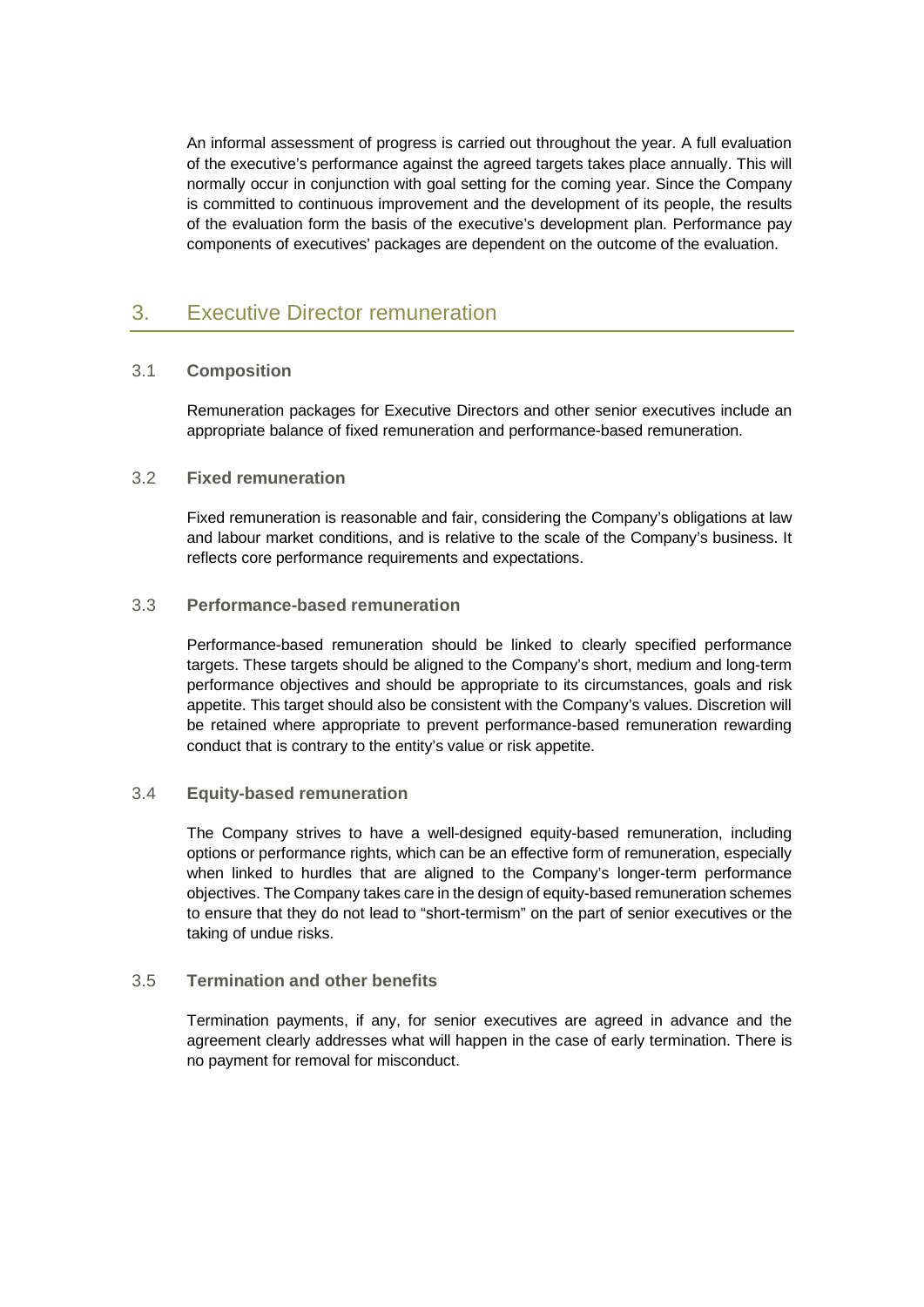## <span id="page-28-1"></span><span id="page-28-0"></span>4.1 **Composition**

Non-Executive Directors are remunerated by way of cash fees, superannuation contributions and non-cash benefits in lieu of fees (such as salary sacrifice into superannuation or equity).

### <span id="page-28-2"></span>4.2 **Fixed remuneration**

Levels of fixed remuneration for Non-Executive Directors reflect the time commitment and responsibilities of the role.

Non-Executive Directors are paid their fees out of the maximum aggregate amount approved by shareholders for the remuneration of Non-Executive Directors. The sum each Non-Executive Director is paid is determined by the Board from time to time. Additional fees can be paid for participation on Board Committees; however, the total fees paid to Non-Executive Directors, including fees paid for participation on Board Committees, are kept within the total amount approved by shareholders.

## <span id="page-28-3"></span>4.3 **Performance-based bonus**

Non-Executive Directors do not receive performance-based remuneration as it may lead to bias in their decision-making and compromise their objectivity except where the Board has determined it is reasonable for the Non-Executive Directors to receive such securities considering the current size, nature and scale of activities of the Company. Where Non-Executive Directors receive performance-based remuneration they must ensure that it does not lead to bias in their decision-making and compromise their objectivity.

The Company's Non-Executive Directors do not receive performance-based bonuses.

### <span id="page-28-4"></span>4.4 **Equity-based remuneration**

It is preferential for Non-Executive Directors to align their interests with the interests of other security holders and as such, it is generally acceptable for Non-Executive Directors to receive securities as part of their remuneration. Ideally however, Non-Executive Directors should not receive options with performance hurdles attached or performance rights as part of their remuneration nor have the terms of the issuance of securities structured in a way such that it may affect their objectivity.

The Company's Non-Executive Directors cannot choose to receive shares in the Company as part of their remuneration in lieu of receiving cash unless the Board determines this is reasonable considering the current size, nature and circumstances of the Company.

### <span id="page-28-5"></span>4.5 **Superannuation benefits**

Non-Executive Directors should not be provided with retirement benefits other than superannuation.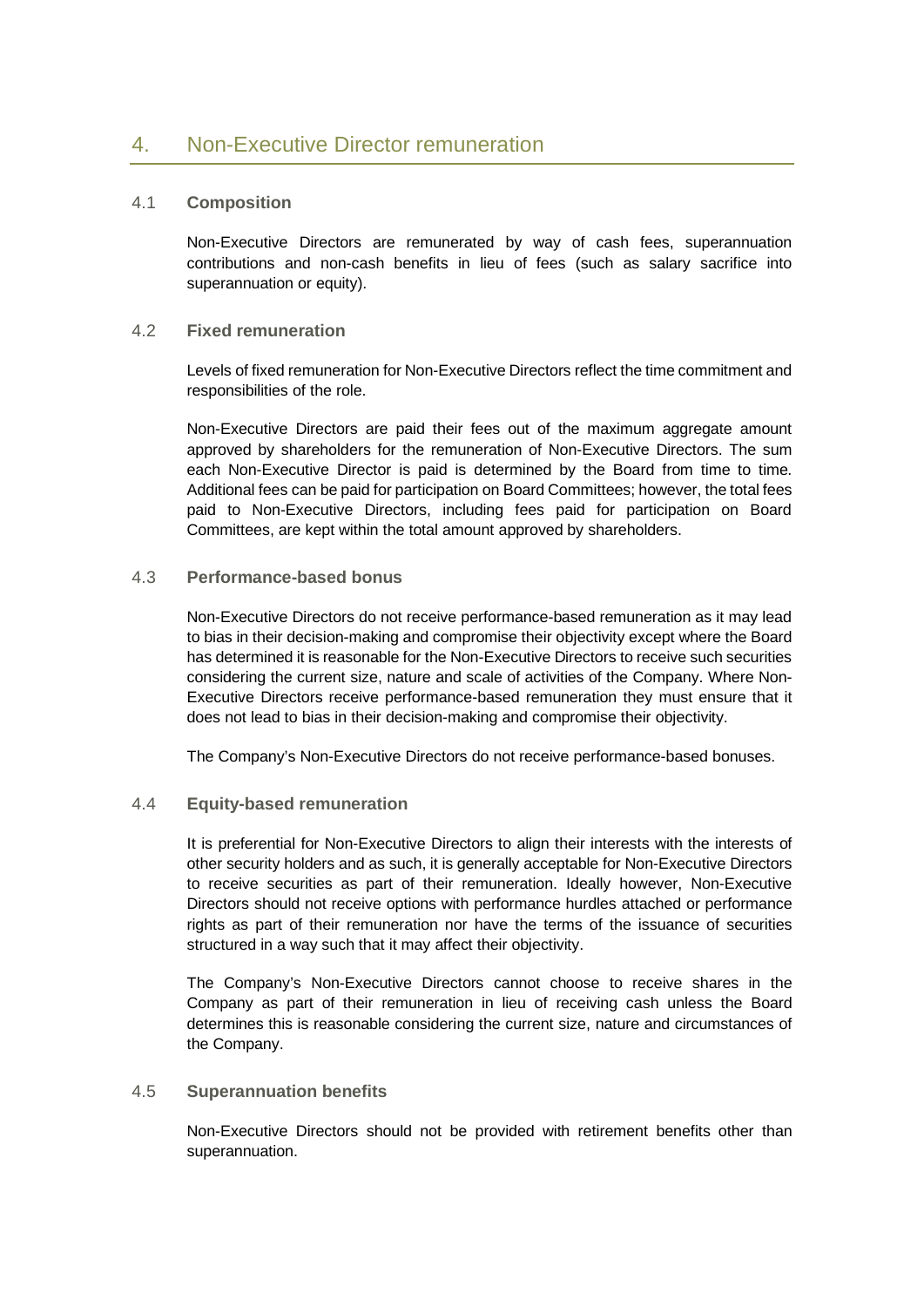The Company's Non-Executive Directors are entitled to statutory superannuation.

<span id="page-29-0"></span>4.6 **Written Agreement**

In addition to the undertaking to report director's interests referred to in Part A, section [2.4,](#page-10-0) the Company shall provide each Non-Executive Director with a written agreement regarding indemnity and insurance arrangements.

# <span id="page-29-1"></span>5. Director development

The Company is committed to continuing development of its Directors and executives. In line with this commitment, there is an expectation that all Directors and the MD/CEO will commit to professional development through the course of their appointment. Any Director wishing to undertake either specific directorial training or personal development courses is expected to approach the Chair for approval of the proposed course. Development may be in both governance and governance processes or in the Company's industry.

# <span id="page-29-2"></span>6. Director induction

New directors will undergo an induction process in which they will be given a full briefing on the Company. This will include meeting with key executives, tours of the premises, an induction package and presentations. Information conveyed to the new Director will include:

- (a) details of the roles and responsibilities of a Director with an outline of the qualities required to be a successful Director;
- (b) formal policies on Director appointment as well as conduct and contribution expectations;
- (c) details of all relevant legal requirements;
- (d) access to a copy of the Board Charter and all other Company Corporate Governance Policies;
- (e) guidelines on how the Board processes function;
- (f) details of past, recent and likely future developments relating to the Board including anticipated regulatory changes;
- (g) key accounting matters and outlines of the responsibilities of Directors in relation the Company's financial statements;
- (h) background information on and contact information for key people in the organisation including an outline of their roles and capabilities;
- (i) an analysis of the Company including: